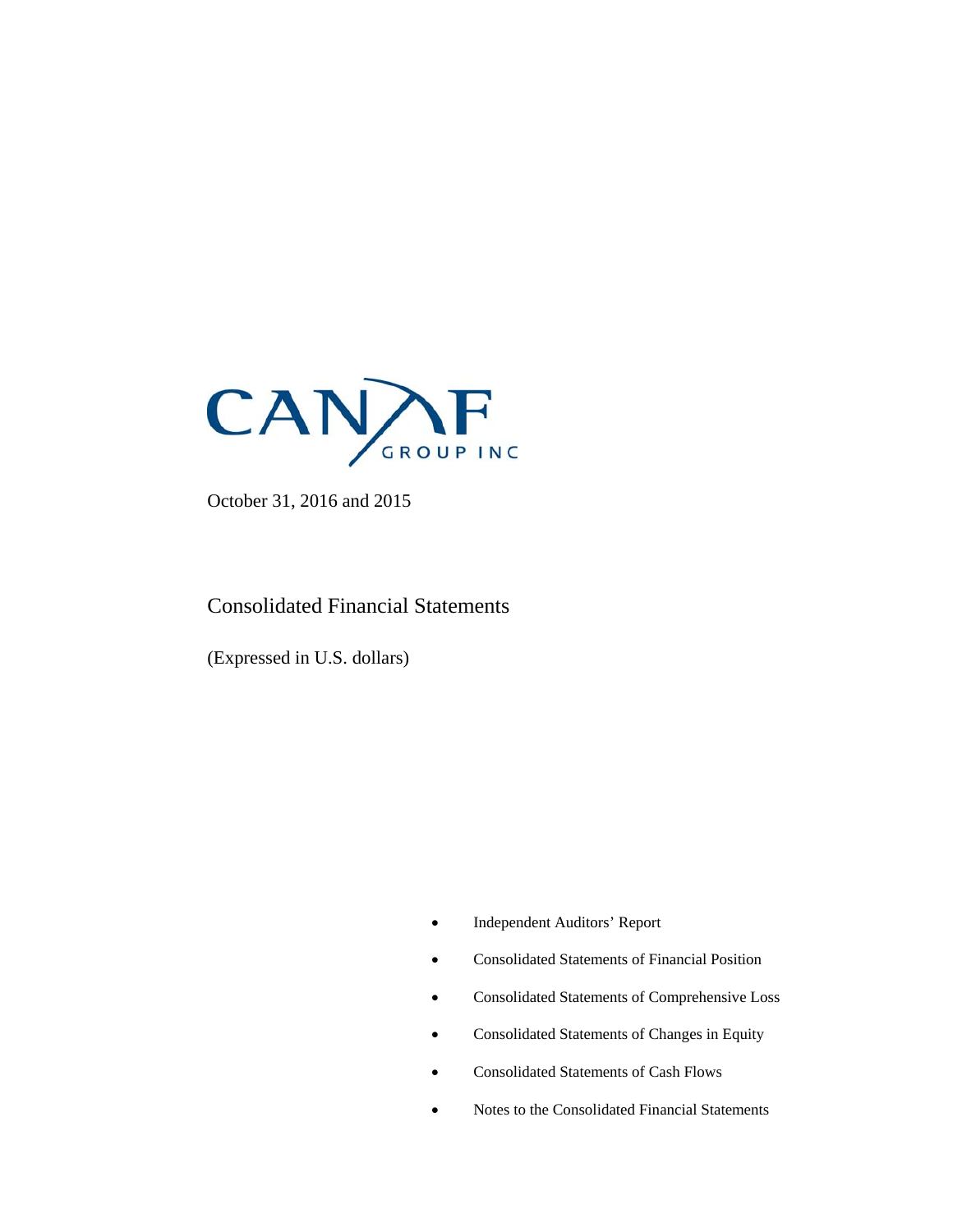# Independent Auditors' Report

#### To the Shareholders of: **CANAF GROUP INC.**

We have audited the accompanying consolidated financial statements of Canaf Group Inc. and its subsidiaries, which comprise the consolidated statements of financial position as at October 31, 2016 and 2015, and the consolidated statements of comprehensive loss, changes in equity, and cash flows for the years then ended, and a summary of significant accounting policies and other explanatory information.

#### **Management's Responsibility for the Consolidated Financial Statements**

Management is responsible for the preparation and fair presentation of these consolidated financial statements in accordance with International Financial Reporting Standards and for such internal control as management determines is necessary to enable the preparation of consolidated financial statements that are free from material misstatement, whether due to fraud or error.

#### **Auditors' Responsibility**

Our responsibility is to express an opinion on these consolidated financial statements based on our audits. We conducted our audits in accordance with Canadian generally accepted auditing standards. Those standards require that we comply with ethical requirements and plan and perform the audits to obtain reasonable assurance about whether the consolidated financial statements are free from material misstatement.

An audit involves performing procedures to obtain audit evidence about the amounts and disclosures in the consolidated financial statements. The procedures selected depend on the auditors' judgment, including the assessment of the risks of material misstatement of the consolidated financial statements, whether due to fraud or error. In making those risk assessments, the auditors consider internal control relevant to the entity's preparation and fair presentation of the consolidated financial statements in order to design audit procedures that are appropriate in the circumstances, but not for the purpose of expressing an opinion on the effectiveness of the entity's internal control. An audit also includes evaluating the appropriateness of accounting policies used and the reasonableness of accounting estimates made by management, as well as evaluating the overall presentation of the consolidated financial statements.

We believe that the audit evidence we have obtained is sufficient and appropriate to provide a basis for our audit opinion.

#### **Opinion**

In our opinion, the consolidated financial statements present fairly, in all material respects, the financial position of Canaf Group Inc. and its subsidiaries as at October 31, 2016 and 2015, and their financial performance and their cash flows for the years then ended, in accordance with International Financial Reporting Standards.

#### **Emphasis of Matter**

Without qualifying our opinion, we draw attention to Note 1 of the consolidated financial statements which indicates that Canaf Group Inc. and its subsidiaries are dependent on the operating cash flows from its coal processing business and are economically dependent on two customers.

WDM

Chartered Professional Accountants

Vancouver, British Columbia, Canada February 22, 2017

**SERVICE** 

**INTEGRITY** 

**TRUST** 



**SUITE 420 1501 WEST BROADWAY** VANCOUVER, BRITISH COLUMBIA CANADA V6J 4Z6

TEL: (604) 734-3247 FAX: (604) 734-4802 WWW.WDMCA.COM

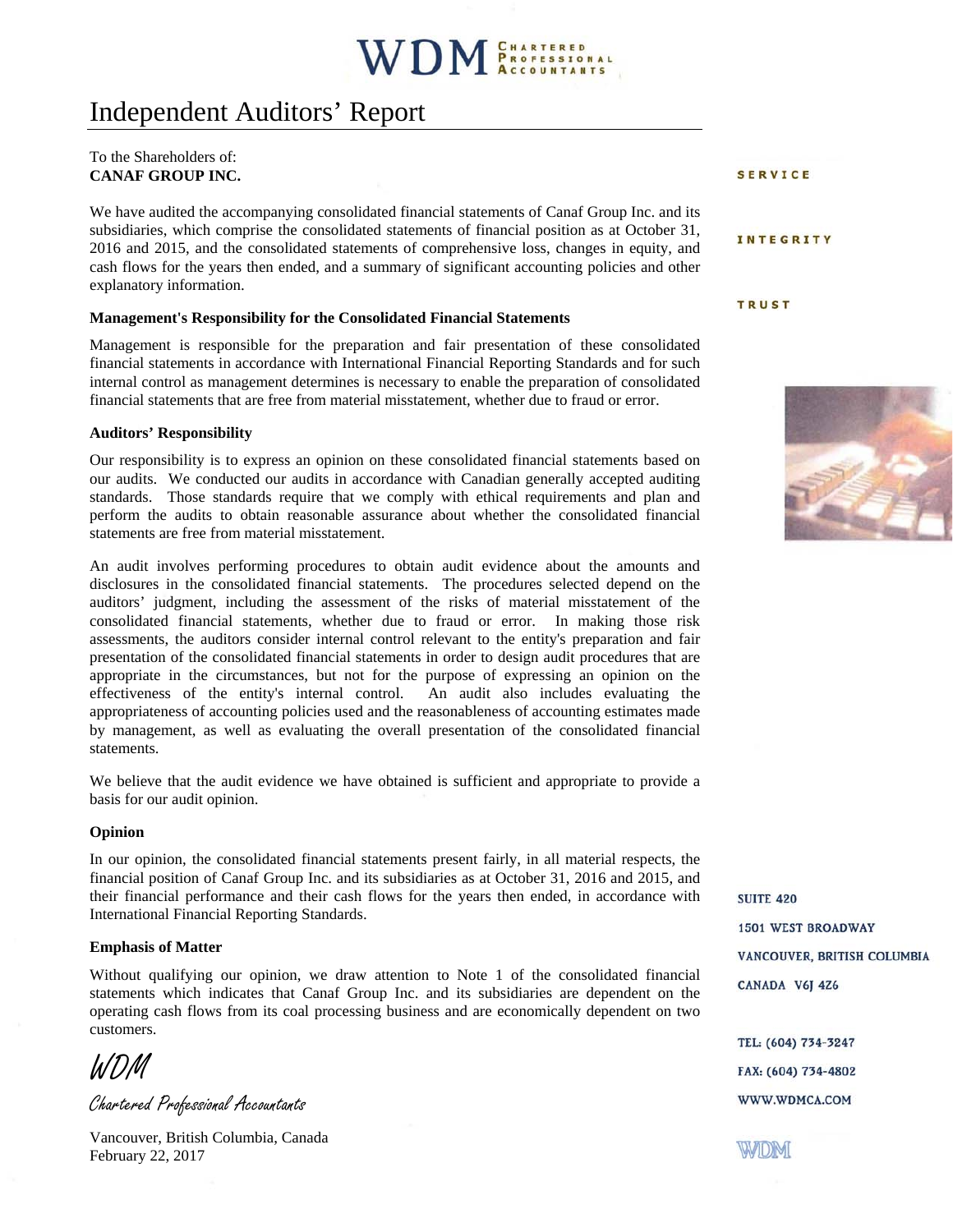## Consolidated Statements of Financial Position

As at October 31, 2016 and 2015

(Expressed in U.S. Dollars)

|                                             | Note                   | 2016           | 2015           |
|---------------------------------------------|------------------------|----------------|----------------|
|                                             |                        | \$             | \$             |
| <b>ASSETS</b>                               |                        |                |                |
| <b>CURRENT</b>                              |                        |                |                |
| Cash                                        |                        | 380,562        | 881,322        |
| <b>Trade Receivables</b>                    | 16                     | 643,645        | 694,907        |
| Sales Tax Receivable                        | 5                      | 17,870         | 22,121         |
| Inventories                                 | 6                      | 403,329        | 512,000        |
| Prepaid Expense and Deposits                |                        | 27,220         | 26,761         |
|                                             |                        | 1,472,626      | 2,137,111      |
| NON-CURRENT                                 |                        |                |                |
| Property, Plant and Equipment<br>Intangible | $\overline{7}$<br>2(g) | 1,256,691<br>1 | 1,375,113<br>1 |
|                                             |                        |                |                |
|                                             |                        | 2,729,318      | 3,512,225      |
| <b>LIABILITIES</b>                          |                        |                |                |
| <b>CURRENT</b>                              |                        |                |                |
| Trade and Other Payables                    | 8                      | 540,065        | 761,276        |
| <b>Income Taxes Payable</b>                 |                        | 941            | 49,515         |
| <b>Current Portion of Bank Loan</b>         | 9                      | 298,244        | 341,278        |
|                                             |                        | 839,250        | 1,152,069      |
| NON-CURRENT                                 |                        |                |                |
| <b>Bank Loan</b>                            | 9                      | 403,986        | 608,859        |
| Deferred Tax Liability                      | 12(b)                  | 17,108         | 120,258        |
|                                             |                        | 1,260,344      | 1,881,186      |
| <b>SHAREHOLDERS' EQUITY</b>                 |                        |                |                |
| Share Capital                               | 10                     | 8,079,463      | 8,079,463      |
| Accumulated Other Comprehensive Loss -      |                        |                |                |
| Foreign Currency Translation Reserve        |                        | (1,361,484)    | (1,378,574)    |
| Deficit                                     |                        | (5,249,005)    | (5,069,850)    |
|                                             |                        | 1,468,974      | 1,631,039      |
|                                             |                        |                |                |
|                                             |                        | 2,729,318      | 3,512,225      |

Nature of Operations (Note 1) Economic Dependence (Note 16) Commitment (Note 17) Segment Information (Note 18)

The accompanying notes are an integral part of the consolidated financial statements.

Approved on Behalf of the Board:

"Christopher Way" "Kevin Corrigan" Christopher Way, Director Kevin Corrigan, Director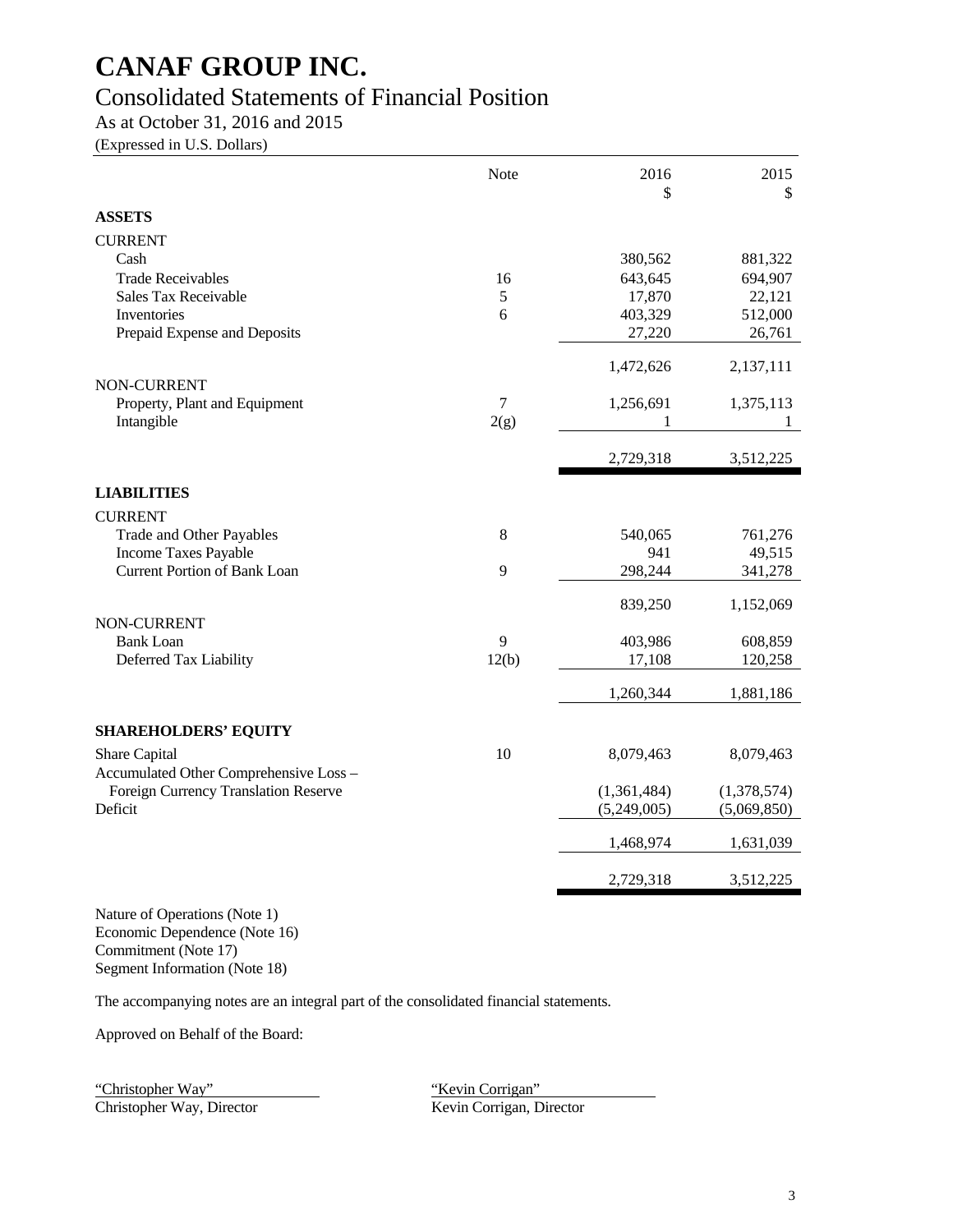## Consolidated Statements of Comprehensive Loss

For the Years Ended October 31, 2016 and 2015

(Expressed in U.S. Dollars)

|                                                                                           | Note  | 2016<br>\$             | 2015<br>\$             |
|-------------------------------------------------------------------------------------------|-------|------------------------|------------------------|
| <b>SALES</b><br><b>COST OF SALES</b>                                                      | 14    | 4,703,528<br>4,600,463 | 9,156,927<br>8,365,883 |
| <b>GROSS PROFIT</b>                                                                       |       | 103,065                | 791,044                |
| <b>EXPENSES</b>                                                                           |       |                        |                        |
| General and Administrative                                                                | 15    | 372,842                | 458,752                |
| <b>Interest on Bank Loan</b>                                                              | 9     | 71,721                 | 78,045                 |
|                                                                                           |       | 444,563                | 536,797                |
| (LOSS) INCOME BEFORE OTHER ITEM                                                           |       | (341, 498)             | 254,247                |
| <b>Interest Income</b>                                                                    |       | 29,280                 | 42,384                 |
|                                                                                           |       |                        |                        |
| (LOSS) INCOME BEFORE INCOME TAXES                                                         |       | (312, 218)             | 296,631                |
| Income Tax Recovery (Expense)                                                             | 12(a) | 133,063                | (168, 189)             |
| NET (LOSS) INCOME FOR THE YEAR                                                            |       | (179, 155)             | 128,442                |
| OTHER COMPREHENSIVE INCOME (LOSS)                                                         |       |                        |                        |
| Foreign Currency Translation Gain (Loss)                                                  |       | 17,090                 | (413,660)              |
| NET COMPREHENSIVE LOSS FOR THE YEAR                                                       |       | (162,065)              | (285, 218)             |
| <b>BASIC AND DILUTED (LOSS) EARNINGS PER SHARE</b>                                        |       | (0.004)                | 0.003                  |
| <b>WEIGHTED AVERAGE NUMBER OF COMMON SHARES</b><br><b>OUTSTANDING - BASIC AND DILUTED</b> |       | 47,426,195             | 47,426,195             |

The accompanying notes are an integral part of the consolidated financial statements.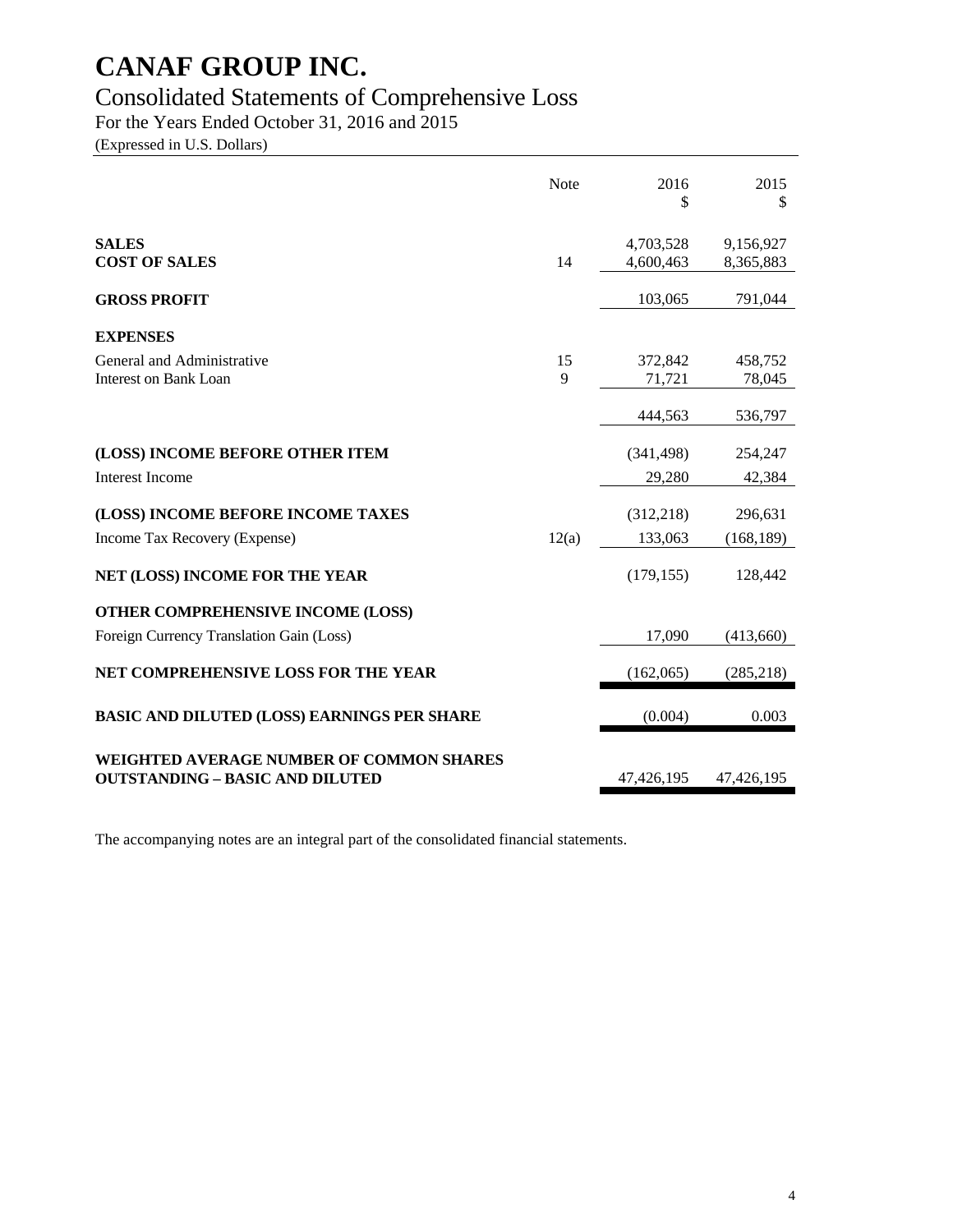# **CANAF GROUP INC.** Consolidated Statements of Changes in Equity

For the Years Ended October 31, 2016 and 2015

(Expressed in U.S. Dollars)

|                                                                     | Number of<br><b>Common Shares</b> | Share Capital | Foreign Currency<br><b>Translation Reserve</b><br>D | Deficit     | Total Shareholders'<br>Equity |
|---------------------------------------------------------------------|-----------------------------------|---------------|-----------------------------------------------------|-------------|-------------------------------|
| Balance, October 31, 2014                                           | 47,426,195                        | 8,079,463     | (964, 914)                                          | (5,198,292) | 1,916,257                     |
| Net Income for the Year<br><b>Foreign Currency Translation Loss</b> |                                   |               | (413,660)                                           | 128,442     | 128,442<br>(413,660)          |
| Balance, October 31, 2015                                           | 47,426,195                        | 8,079,463     | (1,378,574)                                         | (5,069,850) | 1,631,039                     |
| Net Loss for the Year<br>Foreign Currency Translation Gain          |                                   |               | 17,090                                              | (179, 155)  | (179, 155)<br>17,090          |
| Balance, October 31, 2016                                           | 47,426,195                        | 8,079,463     | (1,361,484)                                         | (5,249,005) | 1.468.974                     |

The accompanying notes are an integral part of the consolidated financial statements.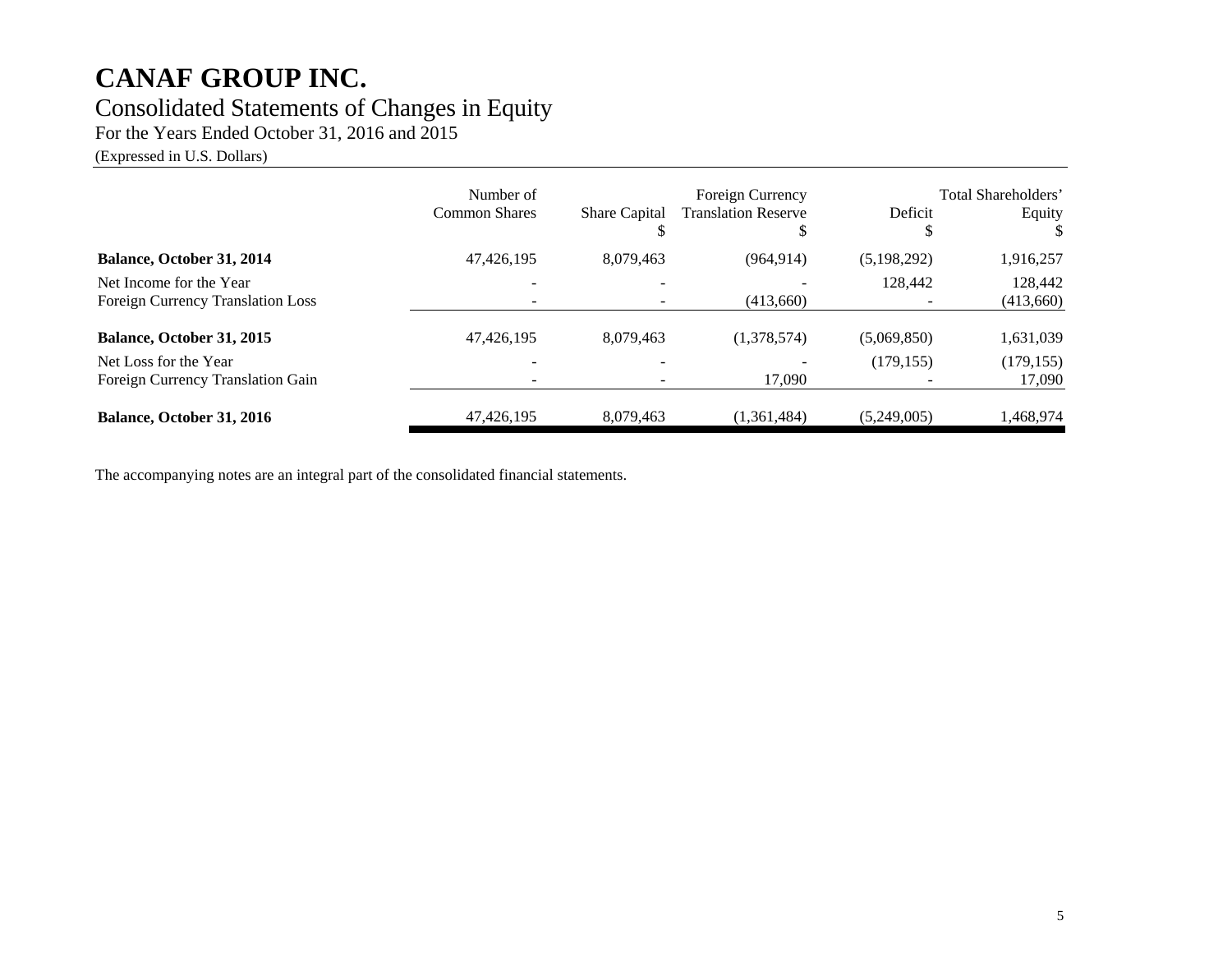### Consolidated Statements of Cash Flows

### For the Years Ended October 31, 2016 and 2015

(Expressed in U.S. Dollars)

|                                                                 | <b>Note</b> | 2016<br>\$           | 2015<br>\$        |
|-----------------------------------------------------------------|-------------|----------------------|-------------------|
| <b>CASH PROVIDED BY (USED FOR):</b>                             |             |                      |                   |
| <b>OPERATING ACTIVITIES</b>                                     |             |                      |                   |
| Net (Loss) Income for the Year                                  |             | (179, 155)           | 128,442           |
| Non-Cash Items                                                  |             |                      |                   |
| Depreciation - Cost of Sales<br>Deferred Tax (Recovery) Expense |             | 345,188<br>(96, 745) | 344,404<br>90,626 |
|                                                                 |             | 69,288               | 563,472           |
| Change in Non-Cash Working Capital Accounts                     | 13(a)       | (81,010)             | 321,072           |
|                                                                 |             | (11, 722)            | 884,544           |
| <b>FINANCING ACTIVITIES</b>                                     |             |                      |                   |
| Proceeds from Bank Loan                                         |             |                      | 1,147,456         |
| Principal Repayments of Bank Loan                               |             | (248, 377)           | (70, 697)         |
|                                                                 |             | (248, 377)           | 1,076,759         |
| <b>INVESTING ACTIVITY</b>                                       |             |                      |                   |
| Purchase of Property, Plant and Equipment                       |             | (204, 423)           | (1,448,785)       |
| (DECREASE) INCREASE IN CASH                                     |             | (464, 522)           | 512,518           |
| Effect of Exchange Rate Changes on Cash                         |             | (36, 238)            | (85,161)          |
| Cash, Beginning of the Year                                     |             | 881,322              | 453,965           |
| <b>CASH, END OF THE YEAR</b>                                    |             | 380,562              | 881,322           |

Supplemental Cash Flow Information (Note 13)

The accompanying notes are an integral part of the consolidated financial statements.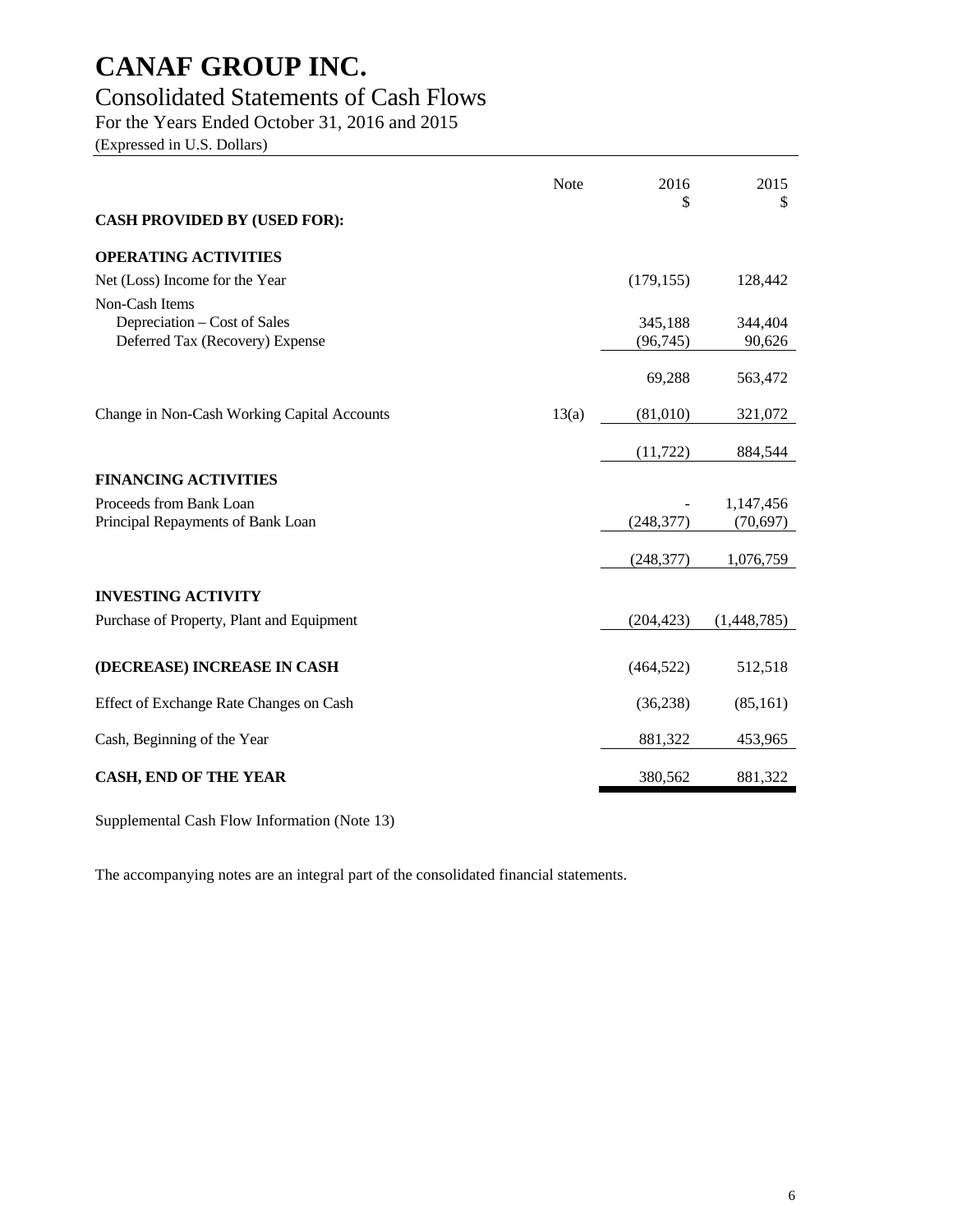### Notes to the Consolidated Financial Statements

For the Years Ended October 31, 2016 and 2015

(Expressed in U.S. Dollars)

#### **NOTE 1 – NATURE OF OPERATIONS**

Canaf Group Inc. (the "Company") is incorporated in the Province of Alberta and owns and operates a coal processing plant in South Africa which processes coal and coal products into calcine, a coke substitute with a high carbon content.

The head office, principal address, and records office of the Company are located at Suite 500 – 666 Burrard Street, Vancouver, British Columbia, Canada, V6C 3P6.

These consolidated financial statements have been prepared in accordance with International Financial Reporting Standards ("IFRS") on the basis that the Company is a going concern and will be able to meet its obligations and continue its operations for its next fiscal year.

The Company's ability to continue as a going concern is dependent upon its ability to generate profitable operations from its coal processing business. Sales of the Company are substantially derived from two customers, and as a result, the Company is economically dependent on these customers (Note 16). The Company is dependent on the operating cash flows from its coal processing business and the financial support of its shareholders and related parties to finance its operations and to discharge liabilities in the normal course of business. Loss of a customer or reduced sales from a customer may have a material adverse effect on the Company's financial condition.

The Company has working capital of \$633,376 as at October 31, 2016. Management believes that the Company has sufficient cash resources to meet its obligations for at least 12 months from the end of the reporting period.

#### **NOTE 2 – SIGNIFICANT ACCOUNTING POLICIES**

#### **a) Statement of Compliance**

The consolidated financial statements have been prepared in accordance with IFRS as issued by the International Accounting Standards Board ("IASB") and Interpretations of the International Financial Reporting Interpretations Committee ("IFRIC").

These consolidated financial statements were approved and authorized for issue by the Board of Directors on February 22, 2017.

#### **b) Basis of Preparation**

These consolidated financial statements have been prepared on a historical cost basis. Cost is the fair value of the consideration given in exchange for net assets.

#### **c) Basis of Consolidation**

These consolidated financial statements include the accounts of the Company and all its subsidiaries (collectively, the "Company"):

| Entity                                           | Country of Incorporation Holding |                | <b>Functional Currency</b> |
|--------------------------------------------------|----------------------------------|----------------|----------------------------|
| Canaf Group Inc.                                 | Canada                           | Parent Company | Canadian Dollar            |
| <b>Quantum Screening and Crushing</b>            | South Africa                     | 100\%          | South African Rand         |
| (Proprietary) Limited                            |                                  |                |                            |
| Southern Coal (Proprietary) Limited South Africa |                                  | 100%           | South African Rand         |
| Canaf (SL) Limited                               | Sierra Leone                     | 51%            | Canadian Dollar            |
| Nabisoga Mining Ltd.                             | <b>United States</b>             | 100%           | Canadian Dollar            |
| Rwenzori Cobalt Company Ltd.                     | <b>United States</b>             | 100%           | Canadian Dollar            |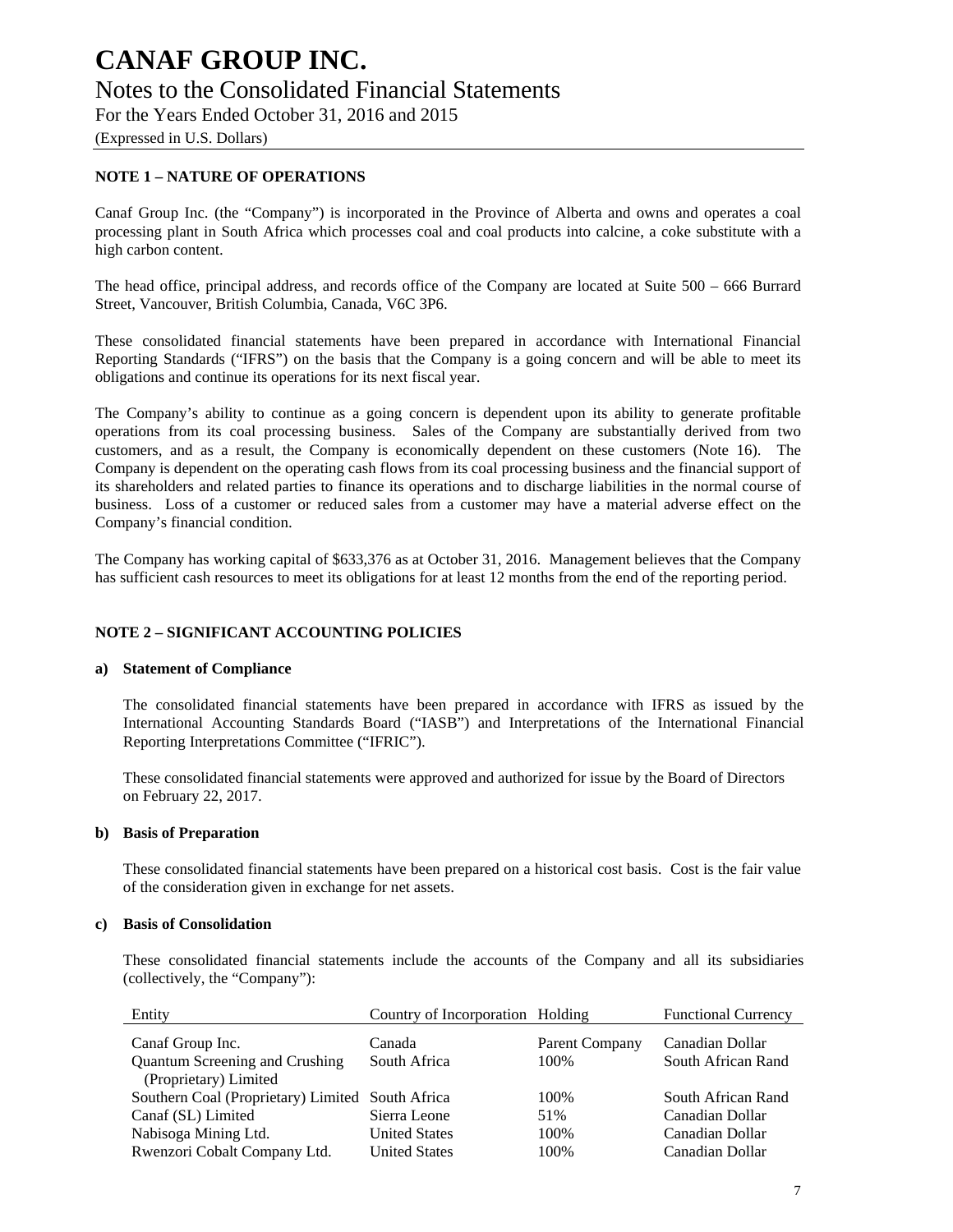### Notes to the Consolidated Financial Statements

For the Years Ended October 31, 2016 and 2015

(Expressed in U.S. Dollars)

#### **NOTE 2 – SIGNIFICANT ACCOUNTING POLICIES (Continued)**

#### **c) Basis of Consolidation (Continued)**

Intercompany balances and transactions are eliminated in preparing these consolidated financial statements. Canaf (SL) Limited, Nabisoga Mining Ltd., and Rwenzori Cobalt Company Ltd. are inactive subsidiaries.

#### **d) Foreign Currency**

These consolidated financial statements are presented in U.S. dollars. Each entity determines its own functional currency (Note 2(c)) and items included in the financial statements of each entity are measured using that functional currency.

#### **i) Transactions and Balances in Foreign Currencies**

Foreign currency transactions are translated into the functional currency of the respective entity, using the exchange rates prevailing at the dates of the transactions. Foreign exchange gains and losses resulting from the settlement of such transactions and from the remeasurement of monetary items at year-end exchange rates are recognized immediately in profit or loss.

Non-monetary items measured at historical cost are translated using the exchange rates at the date of the transaction and are not retranslated. Non-monetary items measured at fair value are translated using the exchange rates at the date when fair value was determined.

#### **ii) Foreign Operations**

On consolidation, the assets and liabilities of foreign operations are translated into Canadian dollars from their functional currency at the exchange rate prevailing at the reporting date and their income statements are translated at the exchange rate prevailing at the dates of the transactions. The exchange differences arising on the translation are recognized in other comprehensive income and accumulated in the foreign currency translation reserve in equity. On disposal of a foreign operation, the component of other comprehensive income relating to that particular foreign operation is recognized in earnings as part of the gain or loss on disposal.

#### **e) Inventories**

Inventories consists of raw materials and finished goods (calcine) and are valued at the lower of cost and estimated net realizable value. Estimated net realizable value is the estimated selling price in the ordinary course of business less any cost of disposal.

Cost is determined on the following basis: Raw materials and packing material are valued at average cost. Finished goods are valued at raw material cost plus labour cost and an appropriate portion of the related fixed and variable manufacturing overhead expenses based on normal capacity.

Cost of sales is determined on a weighted average cost basis and includes transportation and handling costs.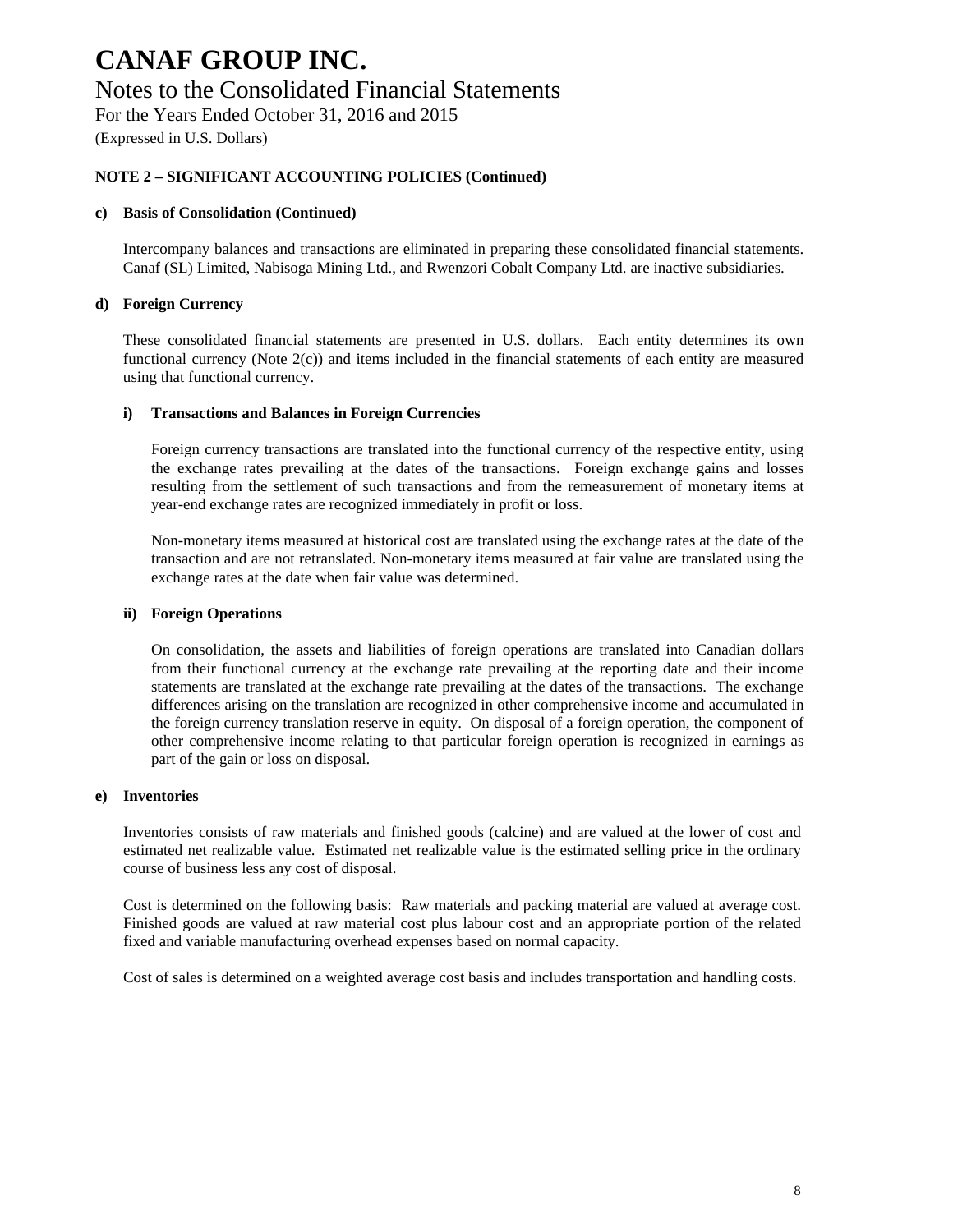## **CANAF GROUP INC.** Notes to the Consolidated Financial Statements

For the Years Ended October 31, 2016 and 2015

(Expressed in U.S. Dollars)

#### **NOTE 2 – SIGNIFICANT ACCOUNTING POLICIES (Continued)**

#### **f) Property, Plant and Equipment**

Property, plant and equipment are recorded at cost less accumulated depreciation and accumulated impairment losses.

Depreciation is recognized to write off the cost of the property, plant and equipment less their residual values over their useful lives using the straight line method at the following rates, except in the year of acquisition, when one half of the rates are used:

| 3 Years |
|---------|
| 5 Years |
| 5 Years |
| 5 Years |
| 5 Years |
|         |

An item of property, plant and equipment is derecognized upon disposal or when no future economic benefits are expected to arise from the continued use of the asset. Any gain or loss arising on the disposal or retirement of an item of property, plant and equipment is determined as the difference between the sales proceeds and the carrying amount of the asset and is recognized in profit or loss.

#### **g) Intangible Assets**

Intangible assets represent the identifiable value of customer contracts acquired on the purchase of the South African subsidiary in 2007. On October 31, 2008, the Company wrote down the carrying value of its intangible assets to a nominal amount.

#### **h) Impairment of Non-Current Assets**

At the end of each reporting period, the Company reviews the carrying amounts of its non-current assets to determine whether there is any indication that those assets have suffered an impairment loss. Individual assets are grouped together as a cash generating unit for impairment assessment purposes at the lowest level at which there are identifiable cash flows that are independent from other group assets.

If any such indication of impairment exists, the Company makes an estimate of its recoverable amount. The recoverable amount is the higher of fair value less costs to sell and value in use. Where the carrying amount of a cash generating unit exceeds its recoverable amount, the cash generating unit is considered impaired and is written down to its recoverable amount. In assessing the value in use, the estimated future cash flows are adjusted for the risks specific to the cash generating unit and are discounted to their present value with a discount rate that reflects the current market indicators.

Where an impairment loss subsequently reverses, the carrying amount of the cash generating unit is increased to the revised estimate of its recoverable amount, to the extent that the increased carrying amount does not exceed the carrying amount that would have been determined had no impairment loss been recognized for the cash generating unit in prior years. A reversal of an impairment loss is recognized as income immediately.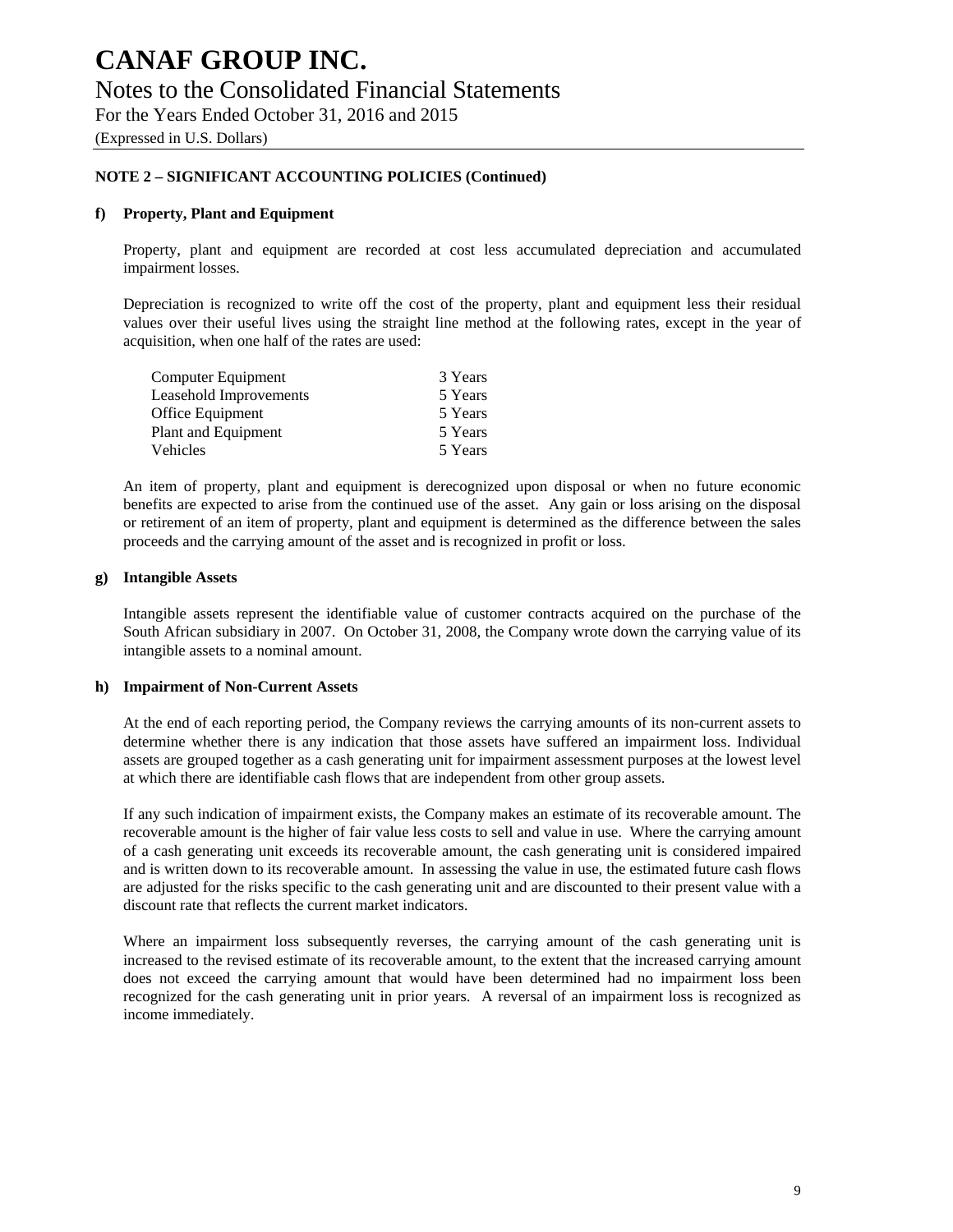### Notes to the Consolidated Financial Statements

For the Years Ended October 31, 2016 and 2015

(Expressed in U.S. Dollars)

#### **NOTE 2 – SIGNIFICANT ACCOUNTING POLICIES (Continued)**

#### **i) Revenue Recognition**

Revenue from the sale of calcine is recognized upon transfer of title which is completed when the physical product is delivered to customers and collection is reasonably assured. Interest and other income are recognized when earned and collection is reasonably assured.

#### **j) Provisions**

Provisions are recognized when the Company has a present legal or constructive obligation as a result of a past event, it is probable that an outflow of resources embodying economic benefits will be required to settle the obligation, and a reliable estimate can be made of the amount of the obligation. The amount recognized as a provision is the best estimate of the consideration required to settle the present obligation at the end of the reporting period, taking into account the risks and uncertainties surrounding the obligation. As at October 31, 2016 and 2015, the Company has no material provisions.

#### **k) Share Capital**

Share capital includes cash consideration received for share issuances, net of commissions and issue costs. Common shares issued for non-monetary consideration are recorded at their fair market value based upon the trading price of the Company's shares on the TSX Venture Exchange on the date of the agreement.

#### **l) Share-Based Payments**

The fair value method of accounting is used for share-based payment transactions. Under this method, the cost of stock options and other share-based payments is recorded based on the estimated fair value using the Black-Scholes option pricing model at the grant date and is charged to profit over the vesting period. The amount recognized as an expense is adjusted to reflect the number of equity instruments expected to vest.

Upon the exercise of stock options and other share-based payments, consideration received on the exercise of these equity instruments is recorded as share capital and the related share-based payment reserve is transferred to share capital.

#### **m) Earnings per Common Share**

Basic earnings per share is calculated by dividing the net income available to common shareholders by the weighted average number of common shares outstanding during the year. Diluted earnings per share is computed in accordance with the treasury stock method and based on the weighted average number of common shares and dilutive equity instruments. Diluted loss per share is the same as basic loss per share, as the issuance of shares on the exercise of stock options and share purchase warrants is anti-dilutive.

#### **n) Income Taxes**

Tax expense recognized in profit or loss comprises the sum of deferred tax and current tax not recognized in other comprehensive income or directly in equity.

#### **i) Current Income Tax**

Current income tax assets and/or liabilities comprise those claims from, or, obligations to, fiscal authorities relating to the current or prior reporting periods that are unpaid at the reporting date. Current tax is payable on taxable profit, which differs from profit or loss in the consolidated financial statements. Calculation of current tax is based on tax rates and tax laws that have been enacted or substantively enacted by the end of the reporting period.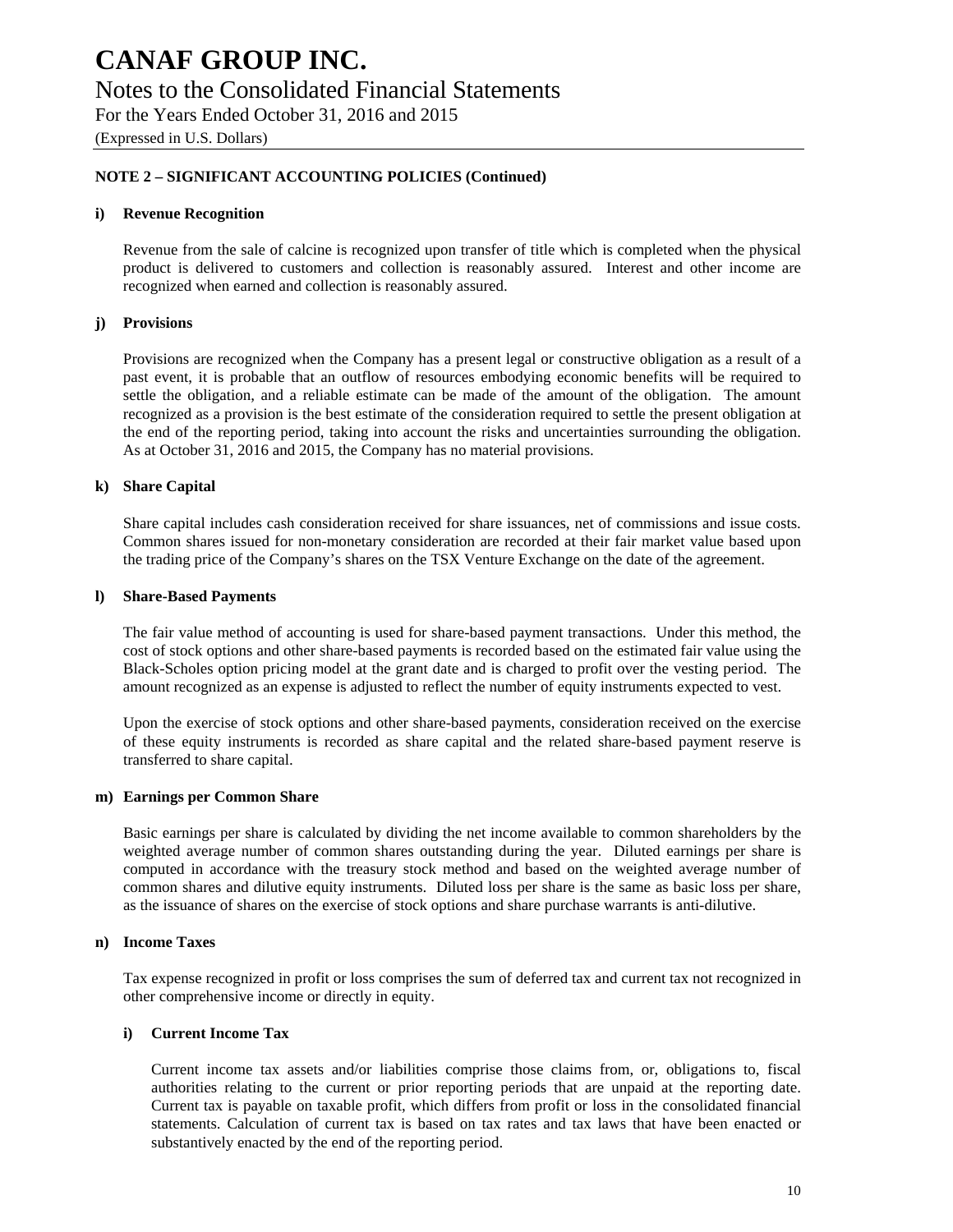### Notes to the Consolidated Financial Statements

For the Years Ended October 31, 2016 and 2015

(Expressed in U.S. Dollars)

#### **NOTE 2 – SIGNIFICANT ACCOUNTING POLICIES (Continued)**

#### **n) Income Taxes (Continued)**

#### **ii) Deferred Income Tax**

Deferred income taxes are calculated using the liability method on temporary differences between the carrying amounts of assets and liabilities and their tax bases. Deferred tax assets and liabilities are calculated, without discounting, at tax rates that are expected to apply to their respective period of realization, provided they are enacted or substantively enacted by the end of the reporting period. Deferred tax liabilities are always provided for in full.

Deferred tax assets are recognized to the extent that it is probable that they will be able to be utilized against future taxable income. Deferred tax assets and liabilities are offset only when the Company has a right and intention to offset current tax assets and liabilities from the same taxation authority.

Changes in deferred tax assets or liabilities are recognized as a component of tax income or expense in profit or loss, except where they relate to items that are recognized in other comprehensive income or directly in equity, in which case the related deferred tax is also recognized in other comprehensive income or equity, respectively.

#### **o) Financial Instruments**

Financial assets and financial liabilities are recognized when the Company becomes a party to the contractual provisions of the financial instrument.

Financial assets and financial liabilities are initially measured at fair value. Transaction costs that are directly attributable to the acquisition or issue of financial assets and financial liabilities (other than financial assets and financial liabilities classified at fair value through profit or loss) are added to, or deducted from, the fair value of the financial assets or financial liabilities, as appropriate, on initial recognition. Transaction costs directly attributable to the acquisition of financial assets or financial liabilities classified at fair value through profit or loss are recognized immediately in profit or loss.

Financial assets and financial liabilities are measured subsequently as described below. The Company does not have any derivative financial instruments.

#### **i) Financial Assets**

For the purpose of subsequent measurement, financial assets, other than those designated and effective as hedging instruments, are classified into the following categories upon initial recognition:

- Financial assets at fair value through profit or loss;
- Loans and receivables;
- Held-to-maturity investments; and
- Available-for-sale financial assets.

The category determines subsequent measurement and whether any resulting income and expense is recognized in profit or loss or in other comprehensive income.

 *Financial assets at fair value through profit or loss* – Financial assets at fair value through profit or loss include financial assets that are either classified as held for trading or that meet certain conditions and are designated at fair value through profit or loss upon initial recognition. All derivative financial instruments fall into this category, except for those designated and effective as hedging instruments. Assets in this category are measured at fair value with gains or losses recognized in profit or loss. The Company's cash falls into this category of financial instruments.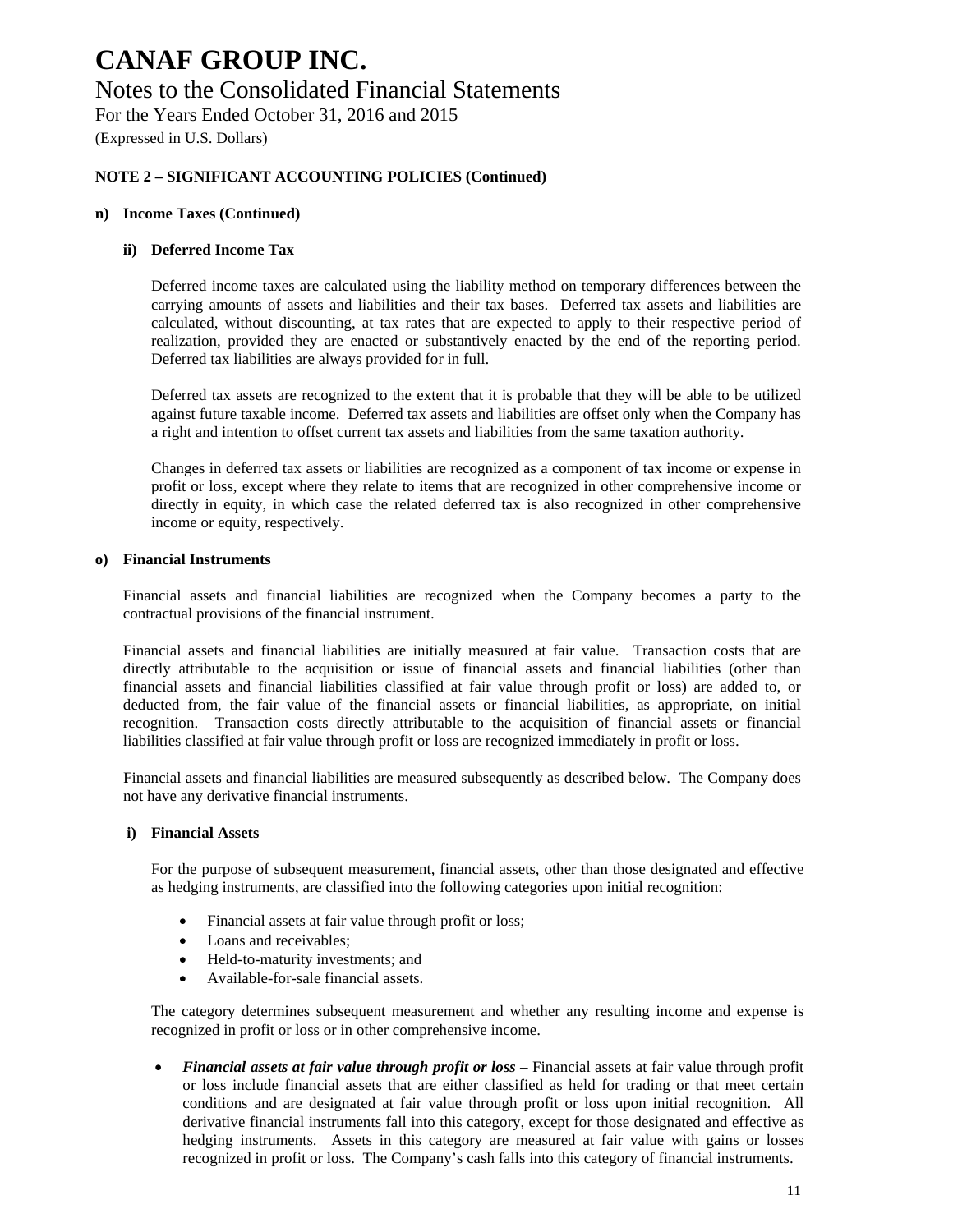### Notes to the Consolidated Financial Statements

For the Years Ended October 31, 2016 and 2015

(Expressed in U.S. Dollars)

#### **NOTE 2 – SIGNIFICANT ACCOUNTING POLICIES (Continued)**

#### **o) Financial Instruments (Continued)**

- **i) Financial Assets (Continued)** 
	- *Loans and receivables* Loans and receivables are non-derivative financial assets with fixed or determinable payments that are not quoted in an active market. After initial recognition, these are measured at amortized cost using the effective interest method, less any provision for impairment. Discounting is omitted where the effect of discounting is immaterial. The Company's trade receivables fall into this category of financial instruments.
	- *Held-to-maturity investments* Held-to-maturity investments are non-derivative financial assets with fixed or determinable payments and fixed maturity, other than loans and receivables. Investments are classified as held-to-maturity if the Company has the intention and ability to hold them until maturity. The Company currently does not hold financial assets in this category.
	- *Available-for-sale financial assets* Available-for-sale financial assets are non-derivative financial assets that are either designated to this category or do not qualify for inclusion in any of the other categories of financial assets. The Company currently does not hold financial assets in this category.

For financial assets measured at amortized cost, if, in a subsequent period, the amount of the impairment loss decreases and the decrease can be related objectively to an event occurring after the impairment was recognized, then the previously recognized impairment loss is reversed through profit or loss to the extent that the carrying amount of the investment at the date that the impairment is reversed does not exceed what the amortized cost would have been had the impairment not been recognized.

Financial assets are derecognized when the contractual rights to the cash flows from the financial asset expire or when the financial asset and all substantial risks and rewards are transferred.

#### **ii) Financial Liabilities**

For the purpose of subsequent measurement, financial liabilities are classified as either financial liabilities at fair value through profit or loss, or other financial liabilities upon initial recognition.

- *Financial liabilities at fair value through profit or loss* Financial liabilities at fair value through profit or loss include financial liabilities that are either classified as held for trading or that meet certain conditions and are designated at fair value through profit or loss upon initial recognition. Liabilities in this category are measured at fair value with gains or losses recognized in profit or loss. The Company currently does not hold financial liabilities in this category.
- *Other financial liabilities*  Other financial liabilities are subsequently measured at amortized cost using the effective interest method. Gains and losses are recognized in the statement of comprehensive income when the liabilities are derecognized as well as through the effective interest rate method amortization process. The Company's trade and other payables and bank loan fall into this category of financial instruments.

A financial liability is derecognized when it is extinguished, discharged, cancelled or expired.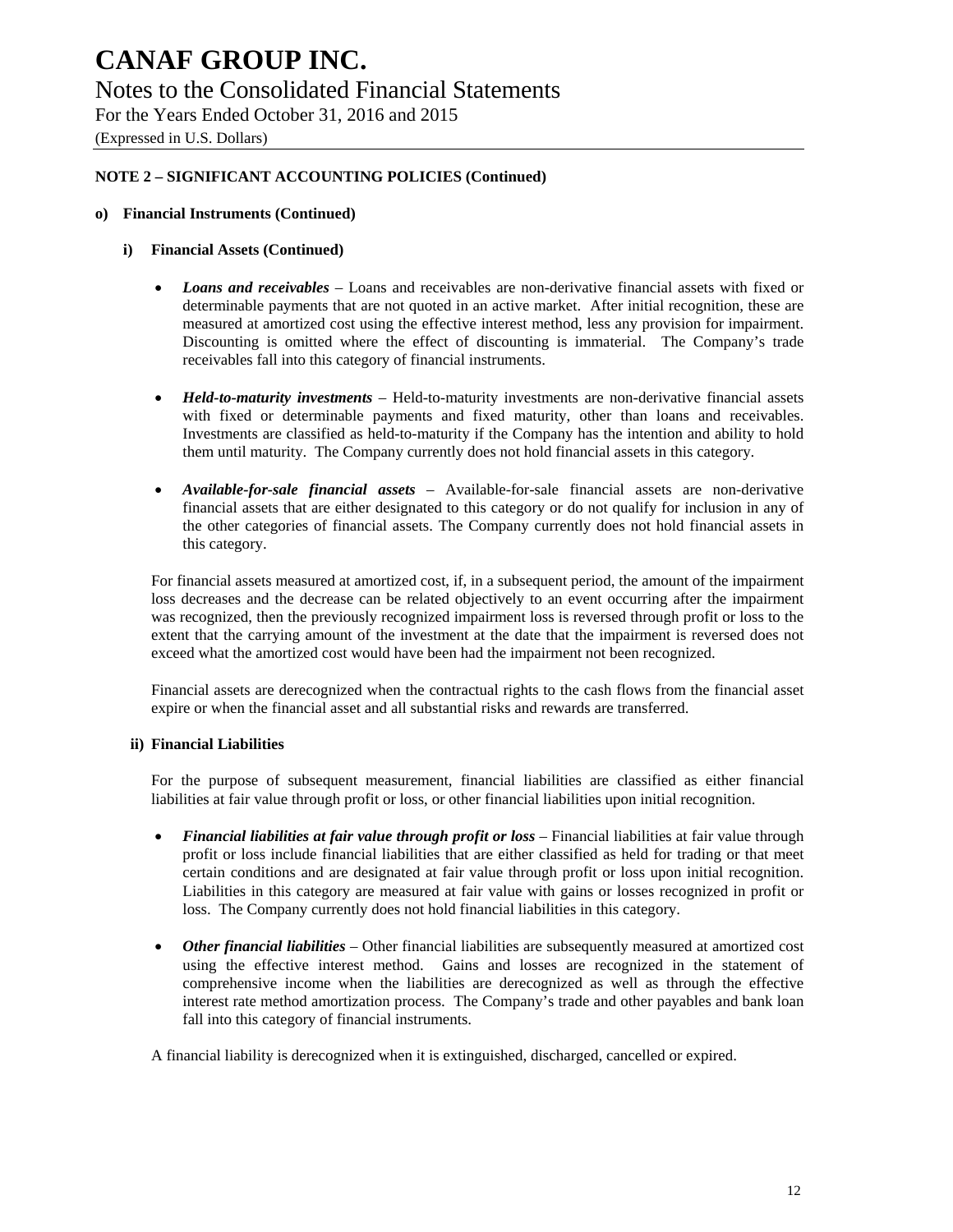### **CANAF GROUP INC.** Notes to the Consolidated Financial Statements For the Years Ended October 31, 2016 and 2015

(Expressed in U.S. Dollars)

#### **NOTE 3 – SIGNIFICANT ACCOUNTING JUDGMENTS, ESTIMATES AND ASSUMPTIONS**

In the application of the Company's accounting policies which are described in Note 2, management is required to make judgments, estimates, and assumptions about the carrying amounts of assets and liabilities that are not readily apparent from other sources. The estimates and associated assumptions are based on historical experience and other factors that are considered to be relevant. Actual results may differ from these estimates.

The estimates and underlying assumptions are reviewed on an ongoing basis. Revisions to accounting estimates are recognized in the period in which the estimate is revised if the revision affects only that period, or in the period of the revision and future periods, if the revision affects both current and future periods.

Significant judgments, estimates and assumptions that have the most significant effect on the amounts recognized in the consolidated financial statements are described below.

#### **a) Useful Lives of Property and Equipment and Intangible Assets**

Management reviews the useful lives of property, plant and equipment and intangible assets at each reporting date, based on the expected utility of these assets to the Company. Actual useful lives of these assets may differ from the estimate.

#### **b) Impairment of Non-Current Assets**

An impairment loss is recognized for the amount by which the asset's or cash-generating unit's carrying amount exceeds its recoverable amount. To determine the recoverable amount, management estimates expected future cash flows from each asset or cash-generating unit and determines a suitable interest rate in order to calculate the present value of those cash flows. In the process of measuring expected future cash flows, management makes assumptions about future operating results. These assumptions relate to future events and circumstances. In addition, when determining the applicable discount rate, estimation is involved in determining the appropriate adjustments to market risk and asset-specific risk factors.

Actual results may vary and may cause significant adjustments to the Company's assets within the next financial year.

#### **c) Deferred Tax Assets**

Deferred tax assets, including those arising from un-utilized tax losses, require management to assess the likelihood that the Company will generate sufficient taxable earnings in future periods in order to utilize recognized deferred tax assets. Assumptions about the generation of future taxable profits depend on management's estimates of future cash flows. In addition, future changes in tax laws could limit the ability of the Company to obtain tax deductions in future periods. To the extent that future cash flows and taxable income differ significantly from estimates, the ability of the Company to realize the net deferred tax assets recorded at the reporting date could be impacted.

The Company has recorded a valuation allowance against certain deferred tax assets due to the uncertainty in the realization of these assets.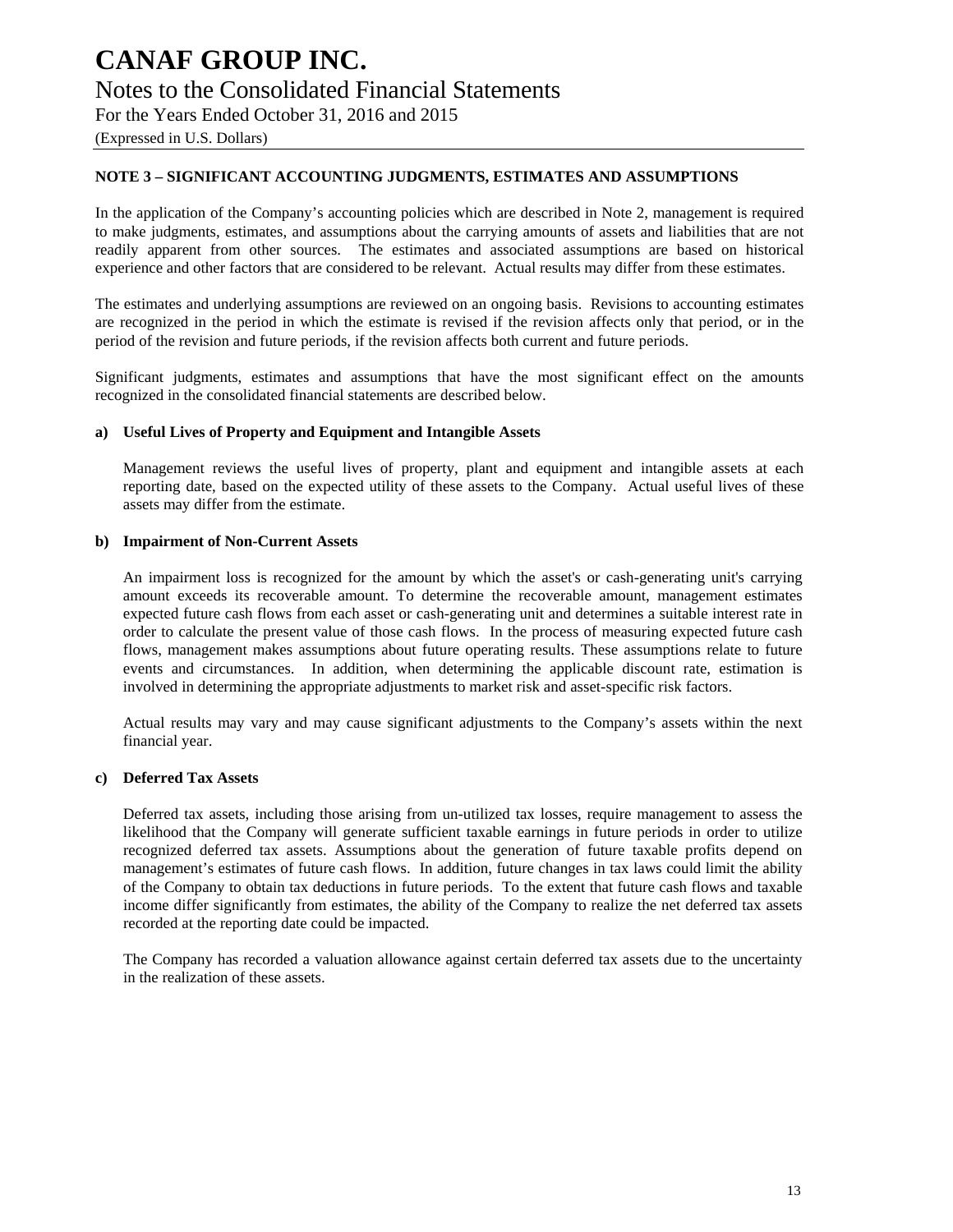### Notes to the Consolidated Financial Statements

For the Years Ended October 31, 2016 and 2015

(Expressed in U.S. Dollars)

#### **NOTE 4 – ACCOUNTING STANDARDS ISSUED BUT NOT YET EFFECTIVE**

A number of new accounting standards, amendments to standards, and interpretations have been issued but not yet effective up the date of issuance of the Company's consolidated financial statements. The Company intends to adopt the following standards when it becomes effective.

#### **a) IFRS 9 – Financial Instruments**

IFRS 9 as issued reflects the first phase of the IASBs work on the replacement of IAS 39 and applies to classification and measurement of financial assets as defined in IAS 39. The mandatory effective date has been set for annual periods beginning on or after January 1, 2018 with early adoption permitted. The Company does not intend to early adopt IFRS 9. The Company has not yet determined the impact of this standard on its consolidated financial statements.

#### **b) IFRS 15 – Revenue from Contracts with Customers**

IFRS 15 clarifies the principles for recognizing revenue from contracts with customers. IFRS 15 will also result in enhanced disclosures about revenue, provide guidance for transactions that were not previously addressed comprehensively, and improve guidance for multiple-element arrangements. The standard is effective for annual periods beginning on or after January 1, 2018 with early adoption permitted. The Company does not intend to early adopt IFRS 15. The Company has not yet determined the impact of this standard on its consolidated financial statements.

#### **NOTE 5 – SALES TAX RECEIVABLE**

|                                                                                        | 2016<br>\$         | 2015<br>S          |
|----------------------------------------------------------------------------------------|--------------------|--------------------|
| South African Value-Added Tax Receivable<br>Canadian Goods and Services Tax Receivable | 17,298<br>572      | 19,073<br>3,048    |
|                                                                                        | 17,870             | 22,121             |
|                                                                                        |                    |                    |
| <b>NOTE 6 - INVENTORIES</b>                                                            |                    |                    |
| <b>Raw Materials</b><br>Finished Goods – Calcine                                       | 286,009<br>117,320 | 227,843<br>284,157 |
|                                                                                        | 403,329            | 512,000            |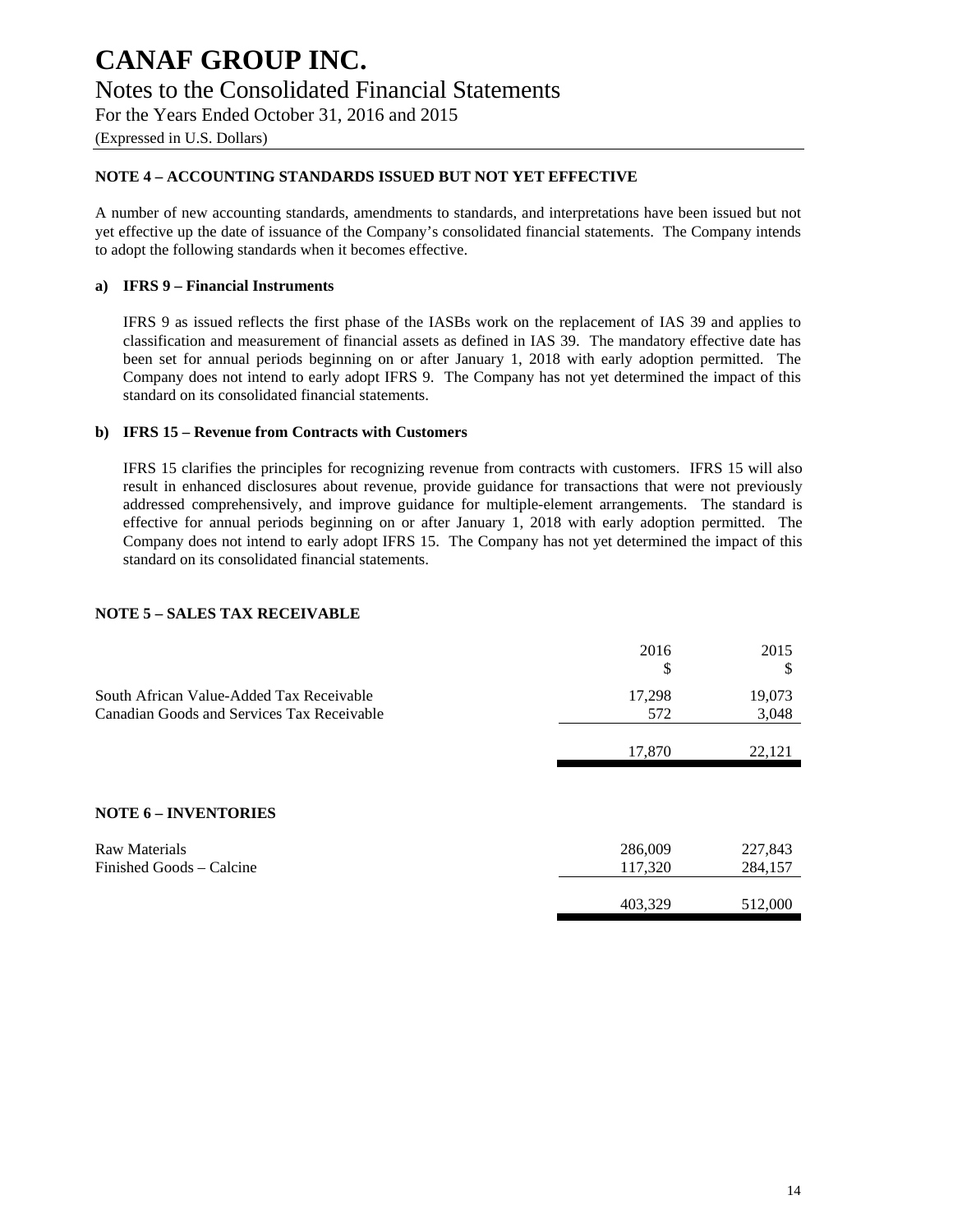### Notes to the Consolidated Financial Statements

For the Years Ended October 31, 2016 and 2015

(Expressed in U.S. Dollars)

#### **NOTE 7 – PROPERTY, PLANT AND EQUIPMENT**

|                                                  | Land    | <b>Building</b>  | Computer<br>Equipment | Leasehold<br>Improvements | Office<br>Equipment | Plant and<br>Equipment | Vehicles          | Total                   |
|--------------------------------------------------|---------|------------------|-----------------------|---------------------------|---------------------|------------------------|-------------------|-------------------------|
| <b>COST</b>                                      | \$      |                  | \$                    | \$                        | \$                  | \$                     | \$                | \$                      |
| Balance, October 31, 2014                        | 9,052   | 92,814           | 18,443                | 208,361                   | 13,954              | 3,483,399              | 113,593           | 3,939,616               |
| <b>Additions</b><br>Foreign Currency Translation | (1,820) | (18, 655)        | (3,707)               | (41, 879)                 | (2,805)             | 1,448,785<br>(513,298) | (13, 891)         | 1,448,785<br>(596, 055) |
| Balance, October 31, 2015                        | 7,232   | 74,159           | 14,736                | 166,482                   | 11,149              | 4,418,886              | 99,702            | 4,792,346               |
| <b>Additions</b><br>Foreign Currency Translation | 191     | 1,956            | 770<br>465            | 4,391                     | 681<br>362          | 202,972<br>89,784      | 1,457             | 204,423<br>98,606       |
| Balance, October 31, 2016                        | 7,423   | 76,115           | 15,971                | 170,873                   | 12,192              | 4,711,642              | 101,159           | 5,095,375               |
| <b>ACCUMULATED DEPRECIATION</b>                  |         |                  |                       |                           |                     |                        |                   |                         |
| Balance, October 31, 2014                        |         | 4,331            | 15,988                | 163,044                   | 11,429              | 3,183,463              | 59,983            | 3,438,238               |
| Depreciation<br>Foreign Currency Translation     |         | 1,681<br>(1,068) | 1,948<br>(3, 442)     | 16,243<br>(34, 681)       | 796<br>(2,391)      | 313,170<br>(319, 469)  | 10,566<br>(4,358) | 344,404<br>(365, 409)   |
| Balance, October 31, 2015                        |         | 4,944            | 14,494                | 144,606                   | 9,834               | 3,177,164              | 66,191            | 3,417,233               |
| Depreciation<br>Foreign Currency Translation     |         | 1,385<br>268     | 269<br>409            | 13,386<br>5,140           | 747<br>333          | 320,693<br>68,680      | 8,708<br>1,433    | 345,188<br>76,263       |
| Balance, October 31, 2016                        |         | 6,597            | 15,172                | 163,132                   | 10,914              | 3,566,537              | 76,332            | 3,838,684               |
| <b>NET BOOK VALUE</b>                            |         |                  |                       |                           |                     |                        |                   |                         |
| October 31, 2015                                 | 7,232   | 69,215           | 242                   | 21,876                    | 1,315               | 1,241,722              | 33,511            | 1,375,113               |
| October 31, 2016                                 | 7,423   | 69,518           | 799                   | 7,741                     | 1,278               | 1,145,105              | 24,827            | 1,256,691               |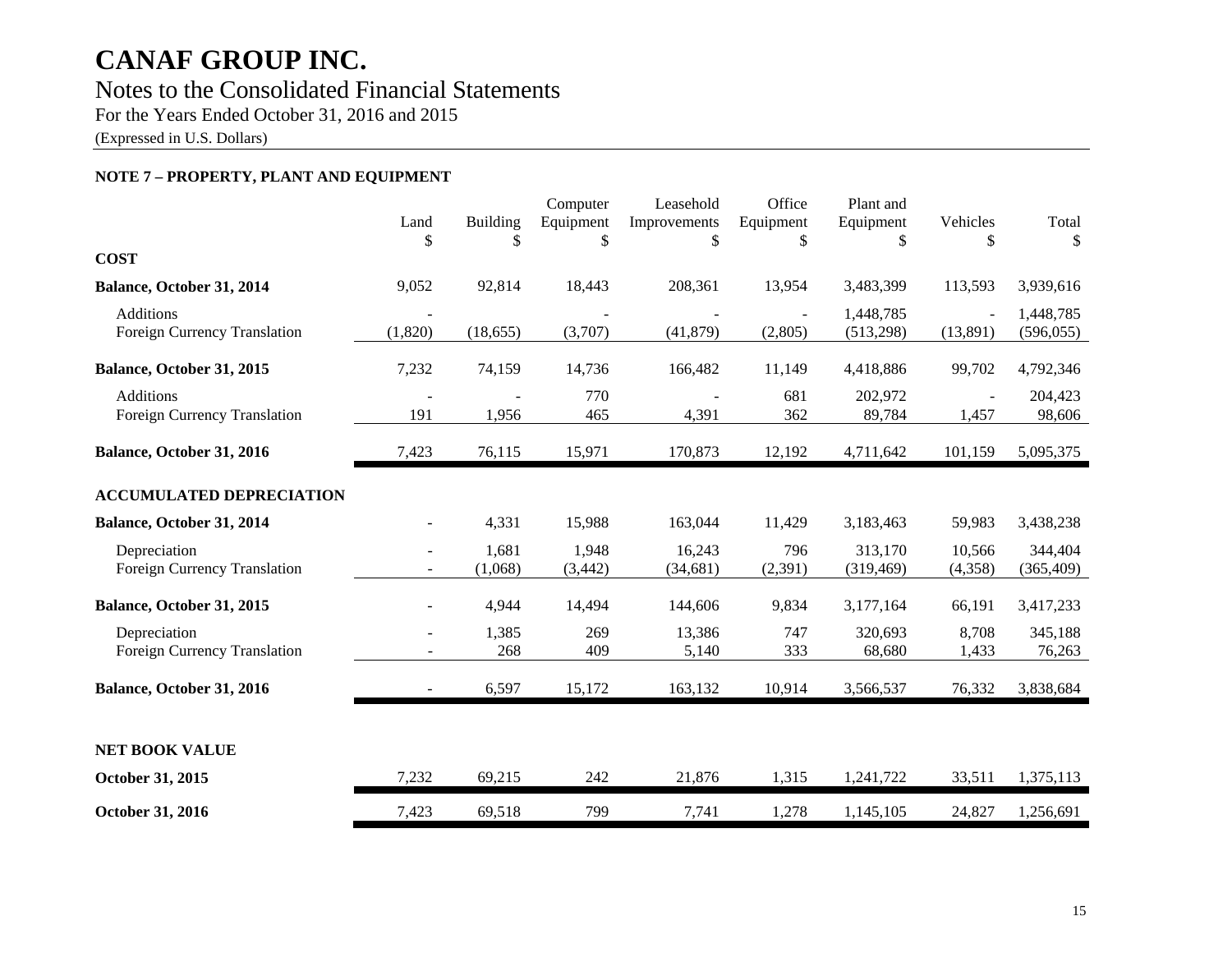### Notes to the Consolidated Financial Statements

For the Years Ended October 31, 2016 and 2015

(Expressed in U.S. Dollars)

#### **NOTE 8 – TRADE AND OTHER PAYABLES**

|                                                   | 2016<br>\$        | 2015<br>\$        |
|---------------------------------------------------|-------------------|-------------------|
| <b>Trade Payables</b><br><b>Accrued Liability</b> | 516,065<br>24,000 | 733,776<br>27,500 |
|                                                   | 540,065           | 761,276           |
| <b>NOTE 9 - BANK LOAN</b>                         |                   |                   |
|                                                   |                   |                   |
| <b>Bank Loan</b>                                  | 702,230           | 950,137           |
| Less: Current Portion                             | (298, 244)        | (341, 278)        |
|                                                   |                   |                   |
|                                                   | 403,986           | 608,859           |

The bank loan bears interest at 9.25% per annum, matures on January 7, 2019, and is secured by the Company's furnace acquired with the proceeds from the loan. The bank loan is repayable over 42 months in blended monthly payments of Rand 393,779 (\$29,230 translated at October 31, 2016 exchange rate). During the year ended October 31, 2016, the Company incurred interest expense totaling \$71,721 (2015 – \$78,045).

Future principal repayments for the next three fiscal years are as follows:

| 2017 | 298,244 |
|------|---------|
| 2018 | 327,032 |
| 2019 | 76,954  |
|      |         |
|      | 702,230 |

#### **NOTE 10 – SHARE CAPITAL**

The Company is authorized to issue an unlimited number of common shares without par value. As at October 31, 2016, the Company had 47,426,195 common shares issued and outstanding as presented in the consolidated statements of changes in shareholders' equity. There are no stock options and share purchase warrants outstanding as at October 31, 2016 and 2015.

#### **NOTE 11 – RELATED PARTY TRANSACTIONS**

In addition to those transactions disclosed elsewhere in these consolidated financial statements, the Company has amounts owed to the following related parties:

- a) During the year ended October 31, 2016, the Company incurred professional fees of \$40,873 (2015 \$44,842) to an Officer (also a Director) of the Company for administration and bookkeeping services.
- b) During the year ended October 31, 2016, the Company incurred consulting fees of \$68,559 (2015 \$72,380) to an Officer (also a Director) of the Company for administration and management services.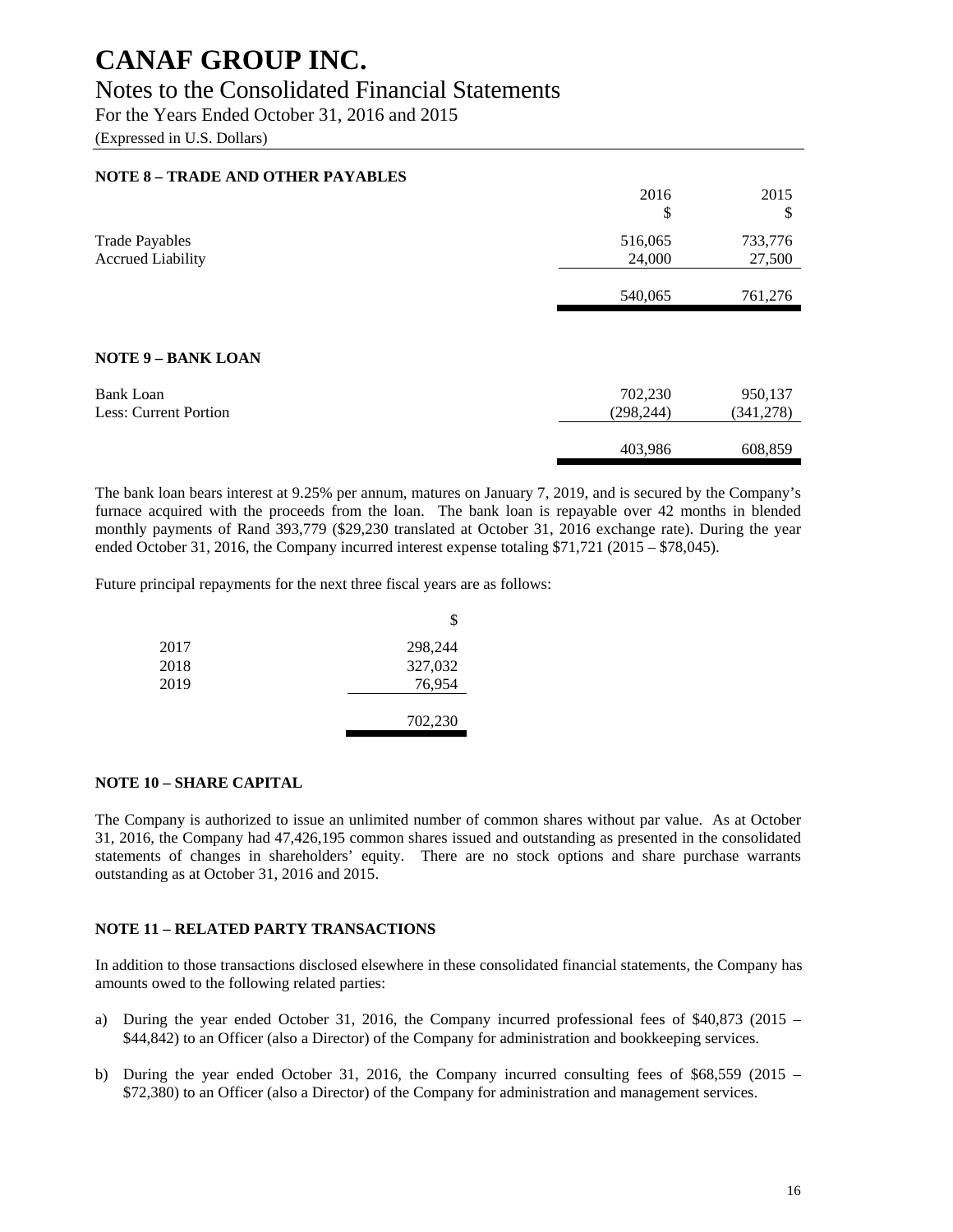### Notes to the Consolidated Financial Statements

For the Years Ended October 31, 2016 and 2015

(Expressed in U.S. Dollars)

#### **NOTE 11 – RELATED PARTY TRANSACTIONS (Continued)**

c) The Company paid fees of \$100,035 (2015 – \$123,600) to three Directors of the Company for administration and management services in relation to the Company's coal processing business in South Africa.

All related party transactions were in the normal course of operations and were measured at the exchange value, which represented the amount of consideration established and agreed to by the related parties.

#### **NOTE 12 – INCOME TAXES**

#### **a) Provision for Income Taxes**

The income tax expense of the Company is reconciled to the net income for the year as reported in the consolidated statements of comprehensive income as follows:

|                                                               | 2016      | 2015       |
|---------------------------------------------------------------|-----------|------------|
|                                                               | S         | S          |
| Expected Income Tax (Recovery) Expense at Statutory Tax Rates | (81, 177) | 76,462     |
| Amounts Not Deductible for Tax                                | 396       | 854        |
| Effect of Differences in Tax Rates in Foreign Jurisdictions   | (6,910)   | 9,480      |
| Effect of Reduction in Statutory Tax Rates                    |           | 4,990      |
| South African Income Tax (Recovery) on Dividends              | (36,318)  | 34,713     |
| Effect of Exchange Rate Changes and Losses Expired            | 31,592    | 208,145    |
| Change in Valuation Allowance                                 | (40, 646) | (166, 455) |
|                                                               |           |            |
| Income Tax (Recovery) Expense                                 | (133,063) | 168,189    |
|                                                               |           |            |
| Current Income Tax (Recovery) Expense                         | (36,318)  | 77,533     |
| Deferred Income Tax (Recovery) Expense                        | (96, 745) | 90,656     |
|                                                               |           |            |
| Income Tax (Recovery) Expense                                 | (133,063) | 168,189    |

#### **b) Deferred Tax Assets and Liabilities**

As at October 31, 2016 and 2015, the Company has temporary differences between the carrying value of the assets and liabilities for financial reporting purposes and the amounts used for taxation purposes. The Company's deferred tax assets and liabilities are comprised of the following:

| Deferred Tax Assets                |            |           |
|------------------------------------|------------|-----------|
| Canadian Non-Capital Losses        | 634,435    | 670,770   |
| <b>Canadian Net Capital Losses</b> | 132,380    | 135,700   |
| South African Operating Losses     | 114,550    |           |
| Computer Equipment                 | 304        | 312       |
| Mineral Property                   | 39,212     | 40,195    |
| Deferred Tax Assets Not Recognized | (806, 331) | (846,977) |
|                                    | 114,550    |           |
| Deferred Tax Liability             |            |           |
| Plant and Equipment                | (131, 658) | 120,258   |
| Net Deferred Tax Liability         | (17,108)   | 120,258)  |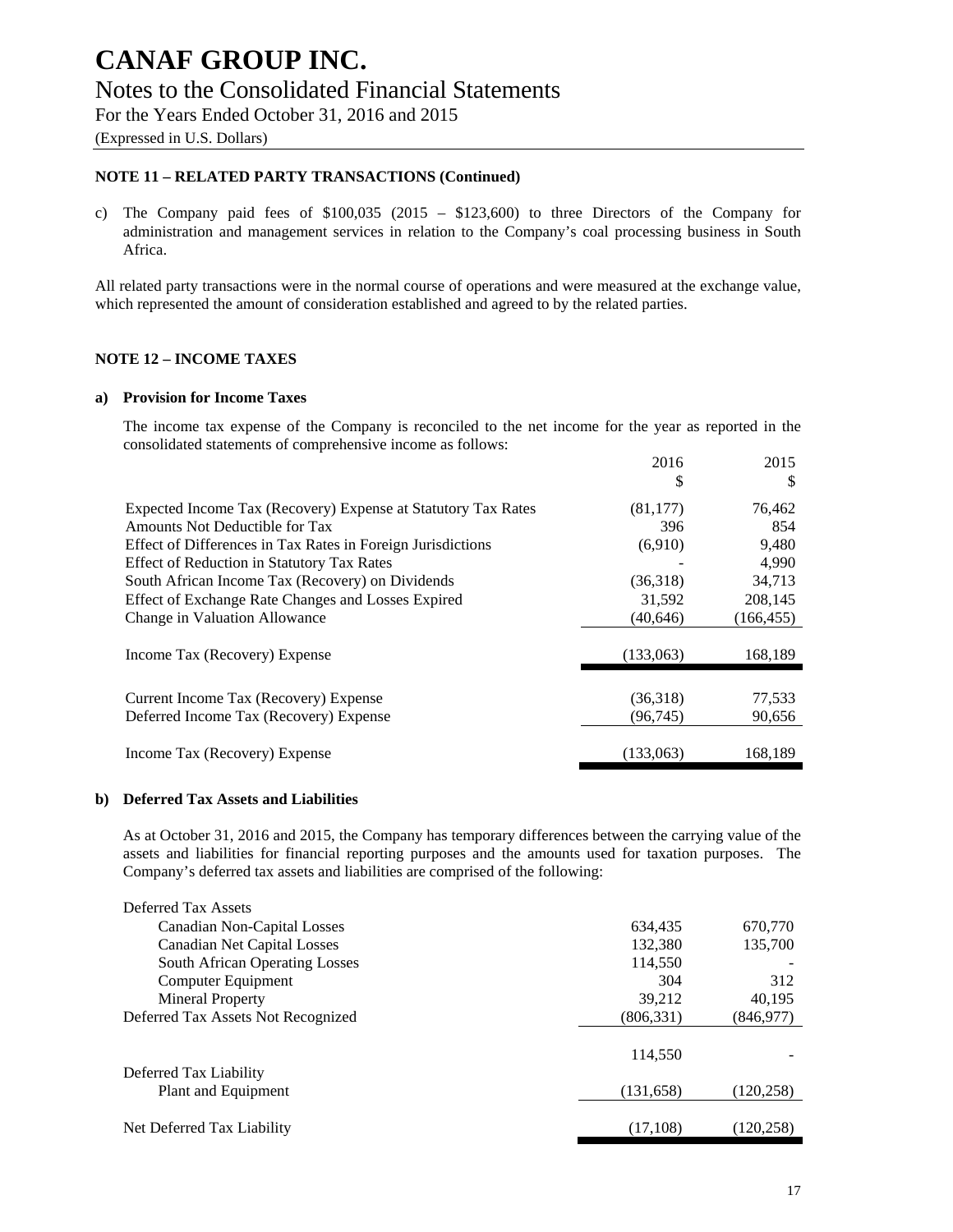### Notes to the Consolidated Financial Statements

For the Years Ended October 31, 2016 and 2015

(Expressed in U.S. Dollars)

#### **NOTE 12 – INCOME TAXES (Continued)**

#### **b) Deferred Tax Assets and Liabilities (Continued)**

As at October 31, 2016, the Company has accumulated Canadian non-capital losses of \$2,440,132 (CDN\$3,272,271) which are available to reduce future taxable income in Canada and expire as follows:

|      | \$        |
|------|-----------|
| 2026 | 215,108   |
| 2027 | 353,863   |
| 2028 | 372,379   |
| 2029 | 112,776   |
| 2030 | 382,443   |
| 2031 | 268,288   |
| 2032 | 200,446   |
| 2033 | 179,802   |
| 2034 | 191,042   |
| 2035 | 163,985   |
|      |           |
|      | 2,440,132 |

As at October 31, 2016, the Company has Canadian tax deductible exploration expenditures of \$150,816 (CDN\$202,247) and South African operating tax losses of \$409,105 (Rand 5,511,246) which can be carried forward indefinitely to offset future taxable income in Canada and South Africa respectively.

No provision for Uganda and Sierra Leone income taxes has been recorded as the Company is unable to accurately determine the amount of such loss carry forwards and other tax attributes at this time.

#### **NOTE 13 – SUPPLEMENTAL CASH FLOW INFORMATION**

#### **a) Change in Non-Cash Working Capital Accounts**

**b**)

|                                | 2016<br>\$ | 2015<br>\$ |
|--------------------------------|------------|------------|
|                                |            |            |
| <b>Trade Receivables</b>       | 63,326     | 1,253,289  |
| Sales Tax Receivable (Payable) | 4,549      | (53, 686)  |
| Inventories                    | 111,172    | (337, 663) |
| Prepaid Expenses and Deposits  | 40         | 1,327      |
| Trade and Other Payables       | (219, 281) | (505, 658) |
| <b>Income Taxes Payable</b>    | (40, 816)  | (36, 537)  |
|                                |            |            |
|                                | (81,010)   | 321,072    |
|                                |            |            |
| <b>Other Items</b>             |            |            |
| South Africa Income Tax Paid   |            | 114,099    |
| <b>Interest Paid</b>           | 71,721     | 78,045     |
| <b>Interest Received</b>       | 29,280     | 42,384     |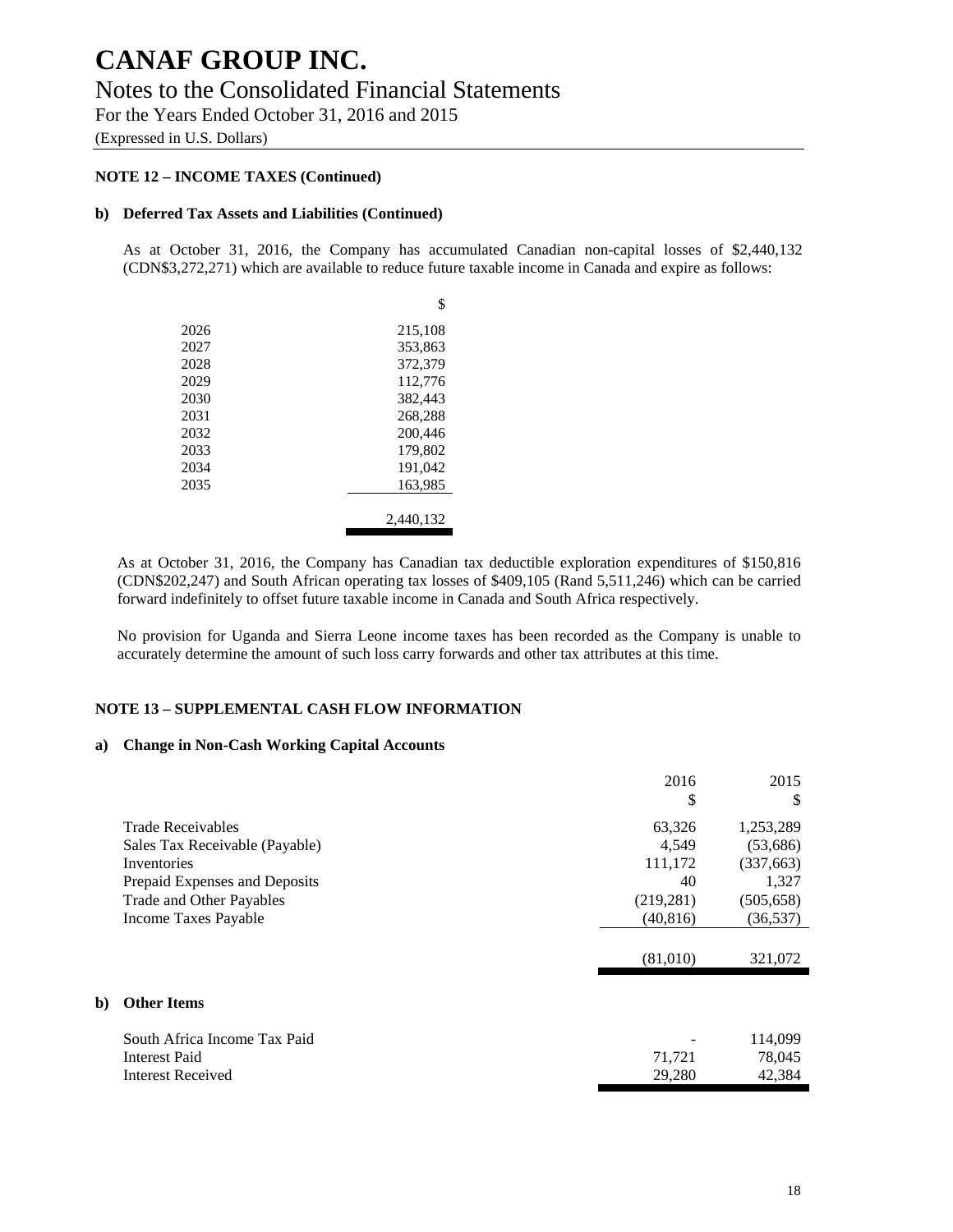### Notes to the Consolidated Financial Statements

For the Years Ended October 31, 2016 and 2015

(Expressed in U.S. Dollars)

#### **NOTE 14 – COST OF SALES**

|                                         | 2016       | 2015      |
|-----------------------------------------|------------|-----------|
|                                         | \$         | \$        |
| Inventories, Beginning of the Year      | 512,000    | 355,888   |
| Analysis Fees                           | 18,249     | 23,817    |
| Depreciation                            | 345,188    | 344,404   |
| Electricity                             | 107,969    | 361,946   |
| Fuel, Oil and Lubricants                | 15,299     | 26,979    |
| <b>Machinery Rental</b>                 | 137,107    | 273,728   |
| <b>Medical Expenses</b>                 | 1,858      | 3,624     |
| <b>Product Purchases</b>                | 3,091,383  | 6,318,538 |
| Professional and Project Management Fee |            | 30,123    |
| Protective Clothing                     | 7,705      | 11,711    |
| Provident Fund                          | 10,915     | 13,409    |
| Repairs and Maintenance                 | 157,769    | 138,099   |
| Salaries and Benefits                   | 300,391    | 332,936   |
| Site Establishment                      |            | 692       |
| Transportation                          | 297,959    | 641,989   |
| Foreign Exchange Loss                   |            |           |
| Inventories, End of the Year            | (403, 329) | (512,000) |
|                                         | 4,600,463  | 8,365,883 |

#### **NOTE 15 – GENERAL AND ADMINISTRATIVE EXPENSES**

| Bank Charges and Interest         | 3,376   | 4,063   |
|-----------------------------------|---------|---------|
| <b>Bad Debt</b>                   | 5,082   |         |
| Consulting Fees (Note $11(b)$ )   | 68,559  | 72,380  |
| Management Fees (Note $11(c)$ )   | 100,035 | 123,600 |
| Office, Insurance and Sundry      | 50,336  | 84,895  |
| Professional Fees (Note $11(a)$ ) | 78,877  | 92,392  |
| Promotion                         | 848     | 1,229   |
| Telephone                         | 14,493  | 16,700  |
| Transfer Agent and Filing Fees    | 9.465   | 10,103  |
| Travel                            | 41,771  | 53,390  |
|                                   | 372,842 | 458.752 |

#### **NOTE 16 – ECONOMIC DEPENDENCE**

Sales from the Company's South African coal processing business are substantially derived from two customers and as a result, the Company is economically dependent on these customers. The Company's exposure to credit risk is limited to the carrying value of its accounts receivable. As at October 31, 2016, trade receivables of \$643,645 were due from these customers and were collected subsequent to year-end.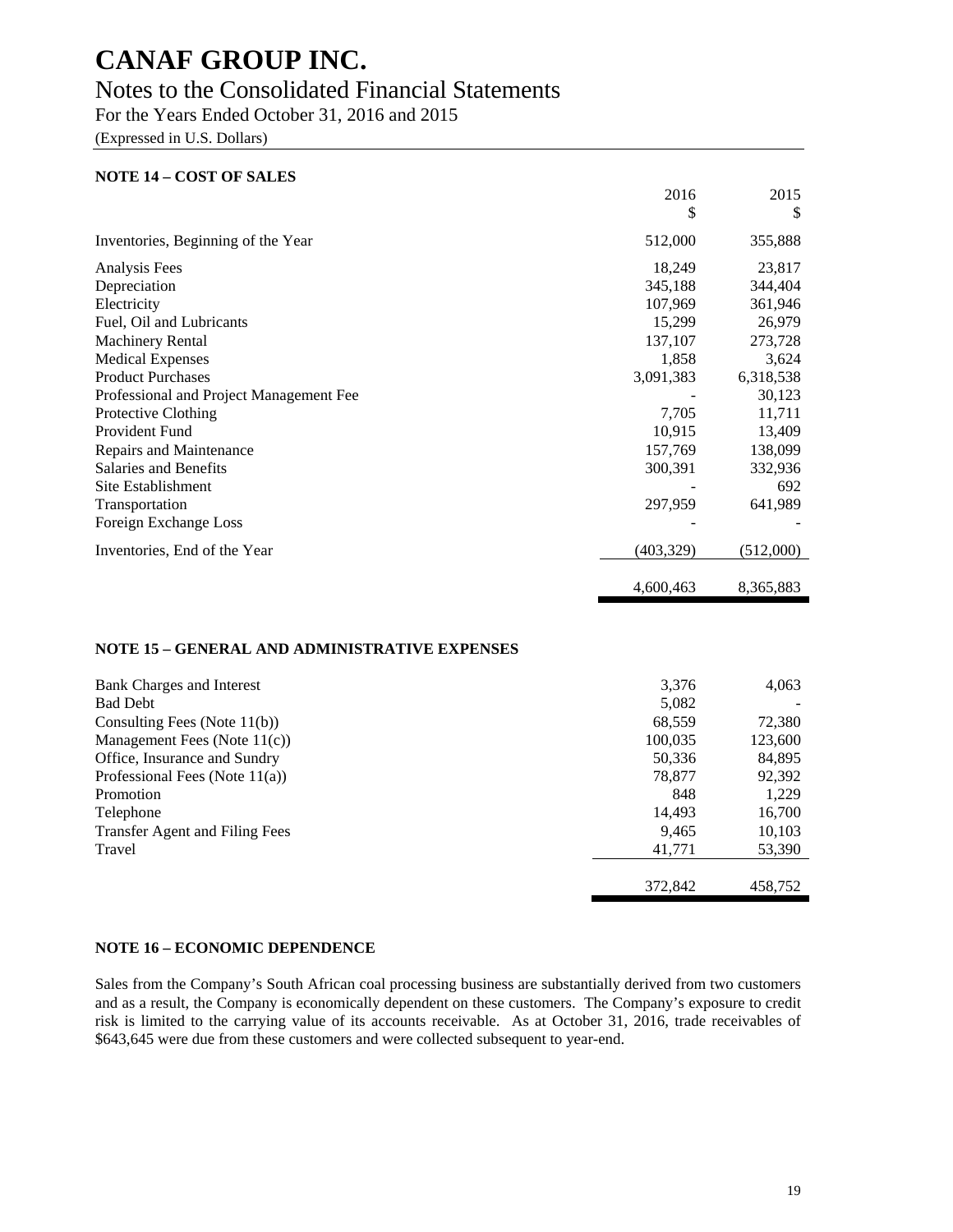## Notes to the Consolidated Financial Statements

For the Years Ended October 31, 2016 and 2015

(Expressed in U.S. Dollars)

#### **NOTE 17 – COMMITMENT**

The Company has an agreement to lease premises for its coal processing plant in South Africa for a term of ten years, expiring on December 31, 2020. The agreement offers the Company, in lieu of rent, feedstock coal to be delivered to its adjacent premises, which it purchases at market price. Should the Company decide to purchase feedstock coal from an alternative supplier which the lessor is otherwise able to provide, then a monthly rent of Rand 200,000 (\$14,846) is payable. To date, the Company has not been required to pay any rent for the premises as it has continued to purchase feedstock coal from the landlord.

#### **NOTE 18 – SEGMENT INFORMATION**

The Company operates in two reportable operating segments: the head office operations in Canada and the coal processing business in South Africa.

|                                            | Canada<br>\$ | South Africa | Total<br>S |
|--------------------------------------------|--------------|--------------|------------|
| October 31, 2016                           |              |              |            |
| Net Loss for the Year                      | (176, 785)   | (2,370)      | (179, 155) |
| Revenues (Note 16)                         |              | 4,703,528    | 4,703,528  |
| <b>Gross Profit</b>                        |              | 103,065      | 103,065    |
| Depreciation – Cost of Sales               |              | 345,188      | 345,188    |
| Interest Expense (Note 13)                 |              | 71,721       | 71,721     |
| Current Income Tax Recovery (Note 12(a))   |              | (36,318)     | (36,318)   |
| Deferred Income Tax Recovery (Note 12(a))  |              | (96, 745)    | (96, 745)  |
| <b>Current Assets</b>                      | 63,737       | 1,408,889    | 1,472,626  |
| Property, Plant and Equipment (Note 7)     |              | 1,256,691    | 1,256,691  |
| <b>Intangible Assets</b>                   |              | 1            | 1          |
| <b>Total Assets</b>                        | 63,737       | 2,665,581    | 2,729,318  |
| October 31, 2015                           |              |              |            |
| Net (Loss) Income for the Year             | (228, 537)   | 356,979      | 128,442    |
| Revenues (Note 16)                         |              | 9,156,927    | 9,156,927  |
| <b>Gross Profit</b>                        |              | 791,044      | 791,044    |
| Depreciation – Cost of Sales               |              | 344,404      | 344,404    |
| Interest Expense (Note 13)                 |              | 78,045       | 78,045     |
| Current Income Taxes Expense (Note 12(a))  | 34,713       | 42,820       | 77,533     |
| Deferred Income Taxes Expense (Note 12(a)) |              | 90,626       | 90,626     |
| <b>Current Assets</b>                      | 47,624       | 2,089,488    | 2,137,112  |
| Property, Plant and Equipment (Note 7)     |              | 1,375,113    | 1,375,113  |
| <b>Intangible Assets</b>                   |              |              |            |
| <b>Total Assets</b>                        | 47,624       | 3,464,602    | 3,512,226  |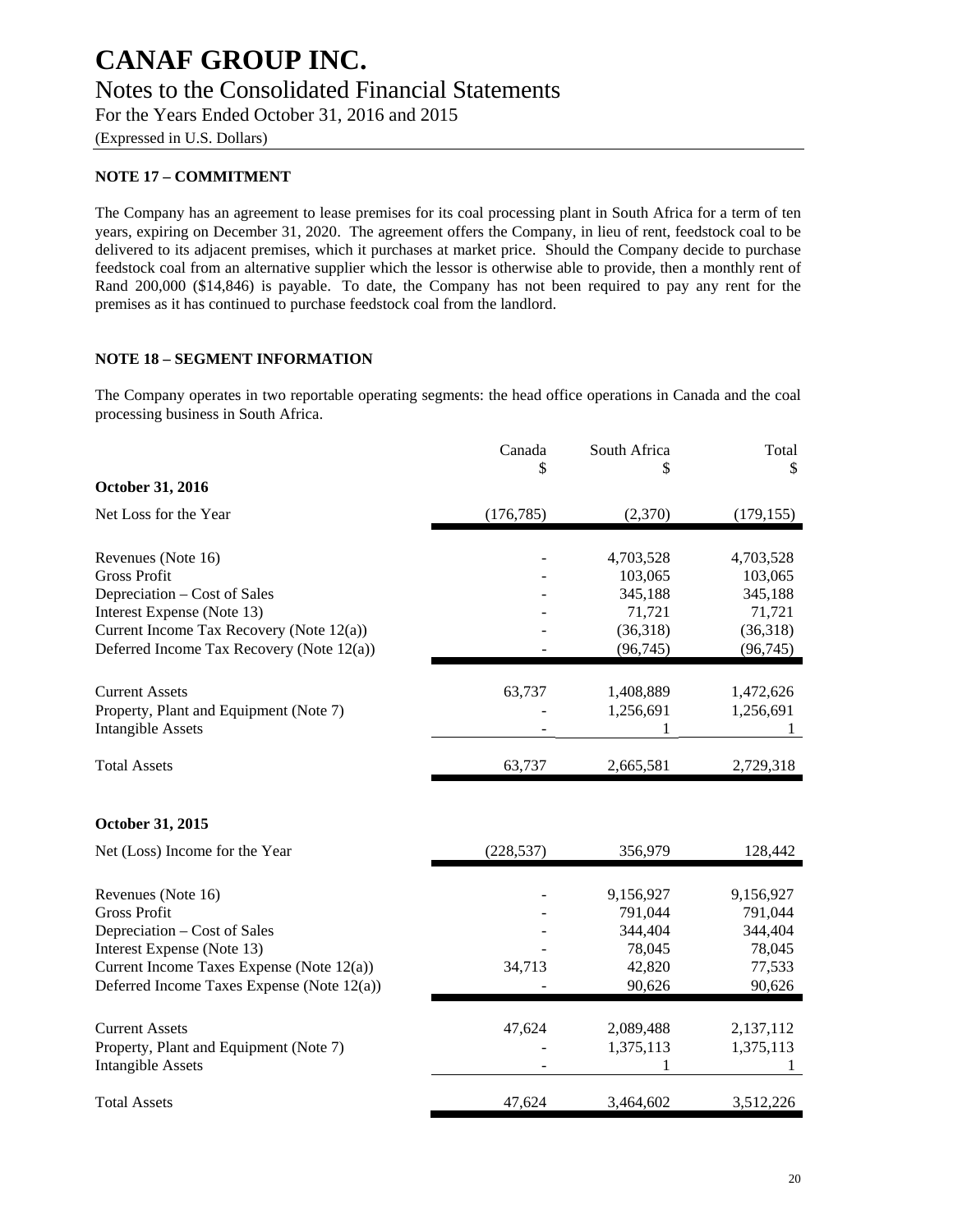Notes to the Consolidated Financial Statements

For the Years Ended October 31, 2016 and 2015

(Expressed in U.S. Dollars)

#### **NOTE 19 – CAPITAL RISK MANAGEMENT**

The Company's objectives in managing its capital are to ensure adequate resources are available to fund its coal processing business in South Africa, to seek out and acquire new projects of merit, and to safeguard its ability to continue as a going concern. The Company manages its share capital as capital, which as at October 31, 2016, totalled \$8,079,463 (2015 – \$8,079,463).

The Company manages its capital structure in a manner that provides sufficient funding for operational and capital expenditure activities. Funds are secured through the sale of calcine in South Africa and, when necessary, through debt funding or equity capital raised by means of private placements. There can be no assurances that the Company will be able to obtain debt or equity capital in the case of operating cash deficits.

The Company may, from time to time, invest capital that is surplus to immediate operational needs in short-term, liquid, and highly rated financial instruments held with major financial institutions, or in marketable securities. The Company may also, from time to time, enter into forward foreign exchange and commodity price contracts to hedge a portion of its exposure to movements in foreign exchange and commodity prices.

The Company has no externally imposed capital requirements and has not paid or declared any dividends since the date of incorporation, nor are any contemplated in the foreseeable future. There were no changes in the Company's approach to capital management during the year ended October 31, 2016.

#### **NOTE 20 – FINANCIAL RISK MANAGEMENT OBJECTIVES AND POLICIES**

The Company is exposed to various risks in relation to financial instruments. The Company's financial assets and liabilities by category are summarized in Note 2(o). The Company's risk management is coordinated at its head office in Canada in close co-operation with the board of directors and focuses on actively securing the Company's short to medium-term cash flows and raising finances for the Company's capital expenditure program. The Company does not actively engage in the trading of financial assets for speculative purposes. The most significant financial risks to which the Company is exposed are described below.

#### **a) Foreign Currency Risk**

Foreign exchange risk arises because of fluctuations in exchange rates. The Company conducts a significant portion of its business activities in foreign currencies. The Company's subsidiaries, principally located in South Africa, routinely transact in the local currency, exposing the Company to potential foreign exchange risk in its financial position and cash flows.

The assets, liabilities, revenue and expenses that are denominated in foreign currencies will be affected by changes in the exchange rate between the United States dollar and these foreign currencies. The Company has outstanding debt obligations that are payable in South African Rand. The Company does not currently use financial instruments to mitigate this risk.

#### **b) Credit Risk**

Credit risk is the risk of loss associated with a counterparty's inability to fulfill its payment obligations. The Company limits its exposure to credit loss for cash by placing its cash with high quality financial institutions and for trade receivables by performing standard credit checks. The credit risk for cash and trade receivables is considered negligible since the counterparties are reputable banks with high quality external credit ratings and customers with no history of default.

The Company has credit risk exposure related to its economic dependence on two customers for its calcine sales (Note 16). The Company has assessed its exposure to credit risk and has determined that no significant risk exists from these concentrations of credit.